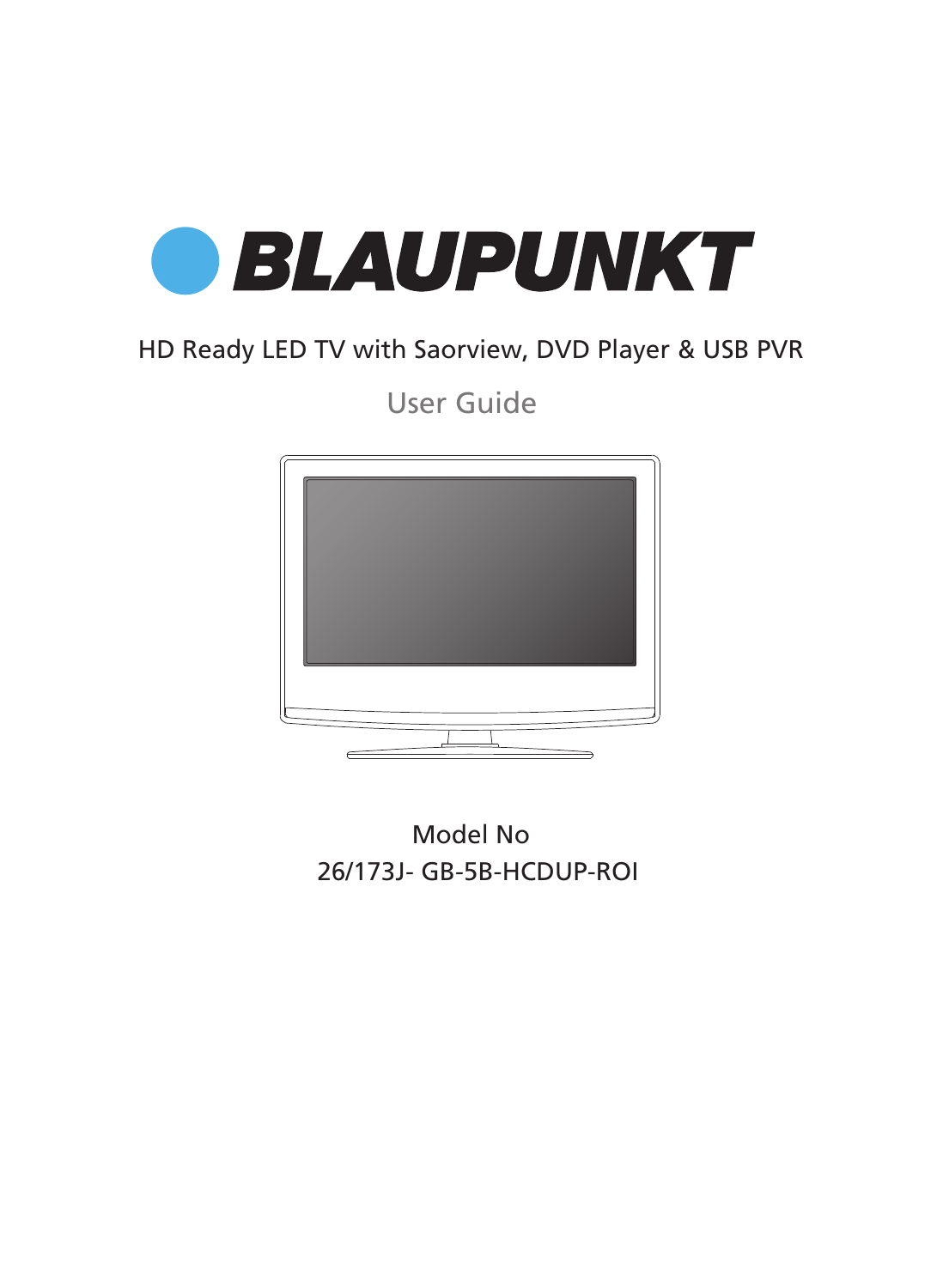# **Important safety instructions**



**Please, read these safety instructions and respect the following warnings before the ap-pliance is operated:**

- This TV with the weight of more than 20 kg must be lifted and carried by at least two people.
- Be careful! This TV does not contain any parts which could be repaired by the user. In case of a fault, contact the producer or the authorized service. The contact with certain parts inside the appliance might endanger your life. The guarantee is not provided for the faults caused by non-professional interactions!
- $\bullet$  Do not remove the rear part of the appliance.

In order to prevent fire spread, always keep candles and other open flames away from this product.



- $\blacktriangleright$  This appliance is designed for receiving and reproduction of video and sound signals. Any other use is strictly forbidden.
- $\blacktriangleright$  The ideal distance to watch TV is approximately five times the diagonal of the screen. The light striking upon the screen from other light sources can cause reflections and make the quality of the picture worse.
- $\bullet$  Please, ensure the sufficient ventilation and appropriate distance of the appliance from other pieces of furniture.
- $\blacktriangleright$  The TV set is designed exclusively for the operation in a dry place. When using the appliance outside, please, make sure it is protected against moisture (rain, splashing water). Never expose the appliance to moisture.
- $\bullet$  Do not place any containers with water on the appliance, such as vases, etc. These containers might get pushed over, which would endanger electric safety. Place the appliance exclusively on flat and stable surfaces. Do not place any objects such as newspaper or blankets, etc. on or under the appliance.
- Make sure the appliance does not stand on any power cables as they might get damaget. Mobile phones and other devices such as WLAN adapters, monitoring cameras with wireless signal transmission, etc. might cause electromagnetic interference and they should not be placed near the appliance.
- $\bullet$  Do not place the appliance near heating elements or in a place with direct sunshine as it has a negative effect on cooling of the appliance. Heat storage is dangerous and it

can seriously reduce the lifetime of the appliance. In order to ensure the safety, ask the qualified person to remove the dirt from the appliance.

- Try to prevent the mains cable or (if it is part of delivery) mains adapter damage. The appliance can only be connected with a supplied mains cable/adapter.
- Storms are dangerous for all electric appliances. If the mains or aerial wiring is struck by the lightening, the appliance might get damaged, even if it is turned off. Thus you should disconnect all the cables and connectors of the appliance before the storm.
- $\bullet$  To clean the screen of the appliance use only a damp and soft cloth. Use only clean water, never detergents or in no case dissol-vents.

#### **Warning:**

- Never connect any external devices to a live appliance. Switch off not only the TV but also the devices which are being connected! Plug the appliance plug into the wall outlet after connecting the external devices and the aerial!
- $\blacktriangleright$  The product construction responds the protection class 1. Only a properly installed wall outlet with a guard wire (230 V~/50 Hz)of public mains can be used as power source.
- Always make sure there is free access to the appliance main switch and to its mains plug.
- $\blacktriangleright$  The appliance is not designed for a use in a workplace fitted with monitors.
- The systematic use of headphones at high volume might lead to irreversible hearing damage.
- Ensure environmental disposal of this appliance and any components including batteries. When in doubt, please, contact your local authority for details of recycling.
- While installing the appliance, do not forget that furniture surfaces are treated with various varnishes, plastics, etc. or they might be polished. The additions contained in these products might cause destruction of base material of appliance stand. This will result in the holdovers of this material stuck to the furniture surface, which are difficult to remove. if not even impossible.
- $\bullet$  The screen of your TV responds to the top quality requirements and it was checked in details for accidental faulty pixels several times. Due to the technological properties of the manufacturing process, it is not possible to eliminate the existence of a small number of faulty points on the screen for 100% (even with maximum care while production provided). These faulty pixels are not considered faults in terms of guarantee conditions, if their extent is not greater than the boundaries defined by DIN norm.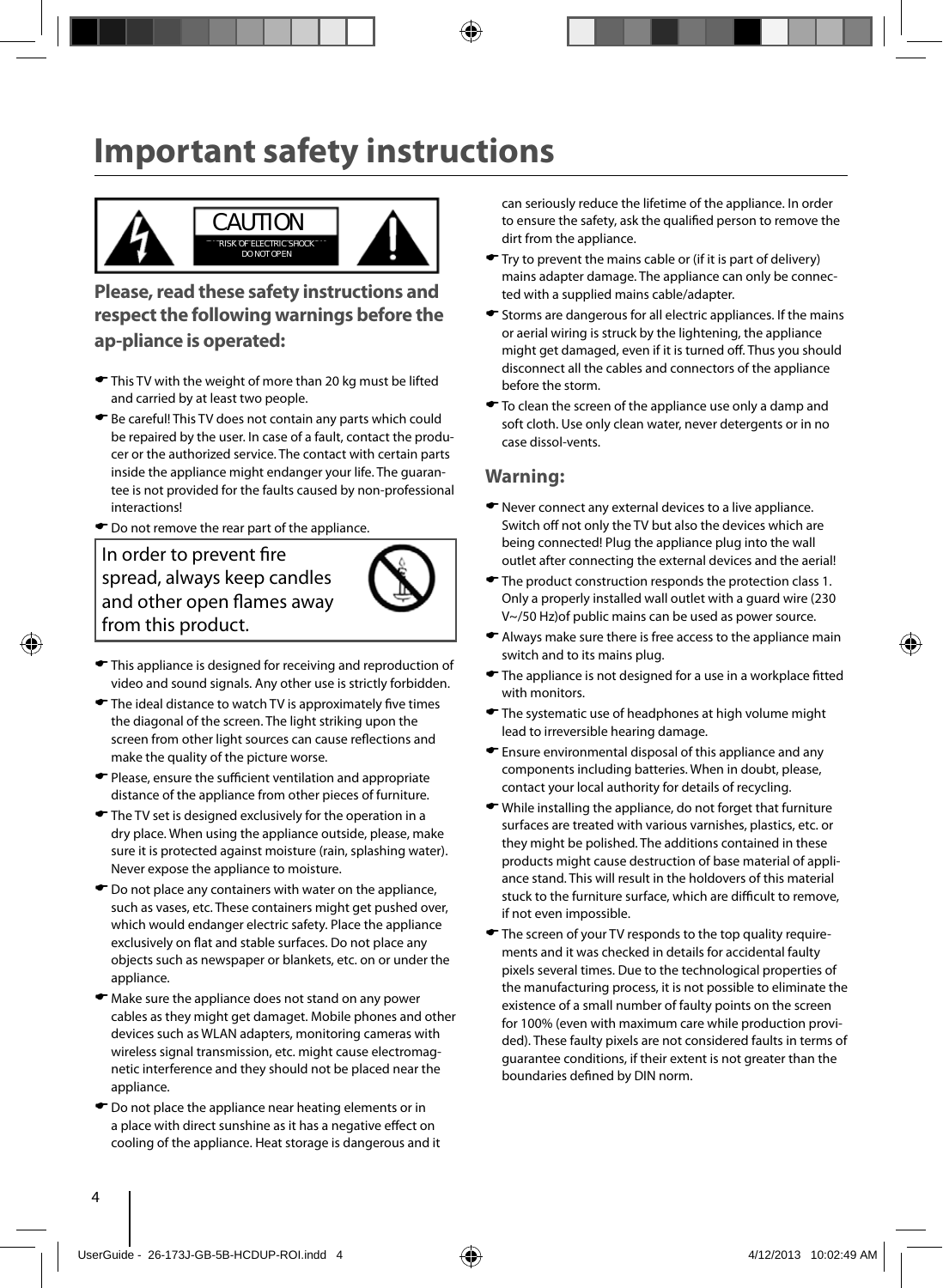#### **Important information regarding use of video games, computers, captions and other fi xed image displays.**

- $\blacktriangleright$  The extended use of fixed image program material can cause a permanent "shadow image " on LCD screen (this is sometimes incorrectly referred to as "burnout to the screen" ). This shadow image is then permanently visible on the screen in the backro-und. It is a partly irreversible damage. You can avoid such a damage by respecting the following instructions:
- Reduce the brightness/contrast setting to a minimum viewing level.
- $\bullet$  Do not display the fixed image for a long period of time. Avoid displaying of:
	- » Teletext time and charts,
	- » TV/DVD menu, e.g. DVD contents,
	- » In the "Pause" mode (hold): Do not use this mode for a long time, e.g. while watching a DVD or a video.
	- » Turn off the appliance if you are not using it.

#### **Batteries**

- Observe the correct polarity when inserting the batteries.
- $\bullet$  Do not expose batteries to high temperatures and do not place them on locations where the temperature might increase quickly, e.g. near the fire or on the direct sunshine.



- $\bullet$  Do not expose batteries to excessive radiant heat, do not throw them into the fire, do not disassemble them and do not try ato recharge unrechargeable batteries. They could leak out or explode.
	- » Never use different batteries together or mix new and old ones.
	- » Dispose of batteries in an environmentally friendly way.
	- » Most of the EU countries regulate the disposal of batteries by law.

#### **Product disposal**

Waste electrical products should not be disposed of with household waste. Separate disposal facilities exist. Check with your Local Authority or retailer for recycling advice.



#### **CAUTION:**

THIS UNIT IS A CLASS 1 LASER PRODUCT. HOWEVER THIS UNIT USES A VISIBLE LASER BEAM WHICH COULD CAUSE HAZARDOUS RADIATION EXPOSURE IF DIRECTED. BE SURE TO OPERATE THE PLAYER CORRECTLY AS INSTRUCTED. WHEN THIS UNIT IS PLUGGED INTO THE WALL OUTLET, DO NOT PLACE YOUR EYES CLOSE TO THE OPENINGS TO LOOK INTO THE

INSIDE OF THIS UNIT.

USE OF CONTROLS OR ADJUSTMENTS OR PERFORMANCE OF PROCEDURES OTHER THAN THOSE SPECIFIED HEREIN MAY RESULT IN

HAZARDOUS RADIATION EXPOSURE.

DO NOT OPEN COVERS AND DO NOT REPAIR YOURSELF. REFER SERVICING TO OUALIFIED PERSONNEL.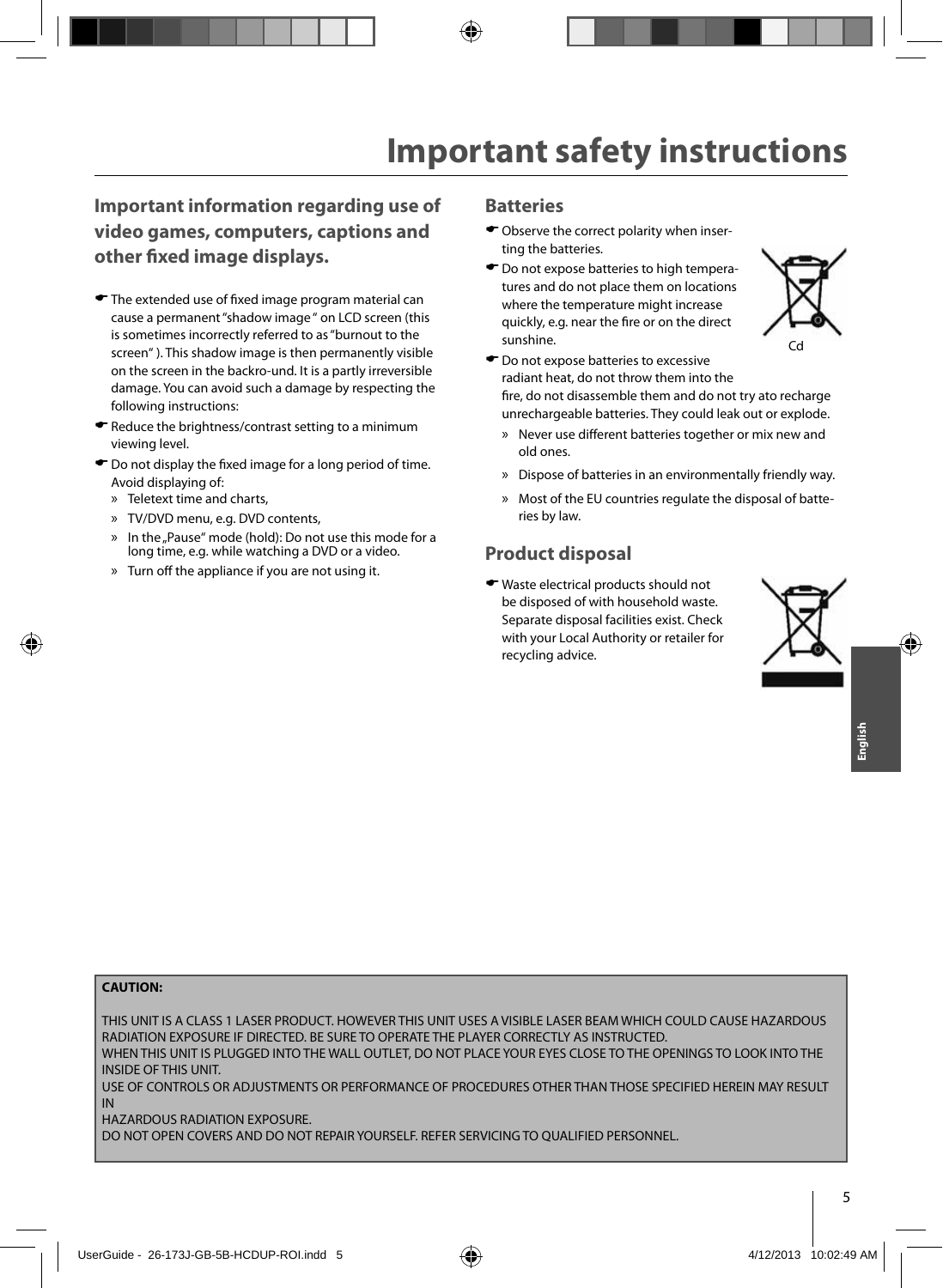# **Contents**

| Operating the TV with a universal or Sky (bskyb) remote control 22 |  |
|--------------------------------------------------------------------|--|
|                                                                    |  |
|                                                                    |  |
|                                                                    |  |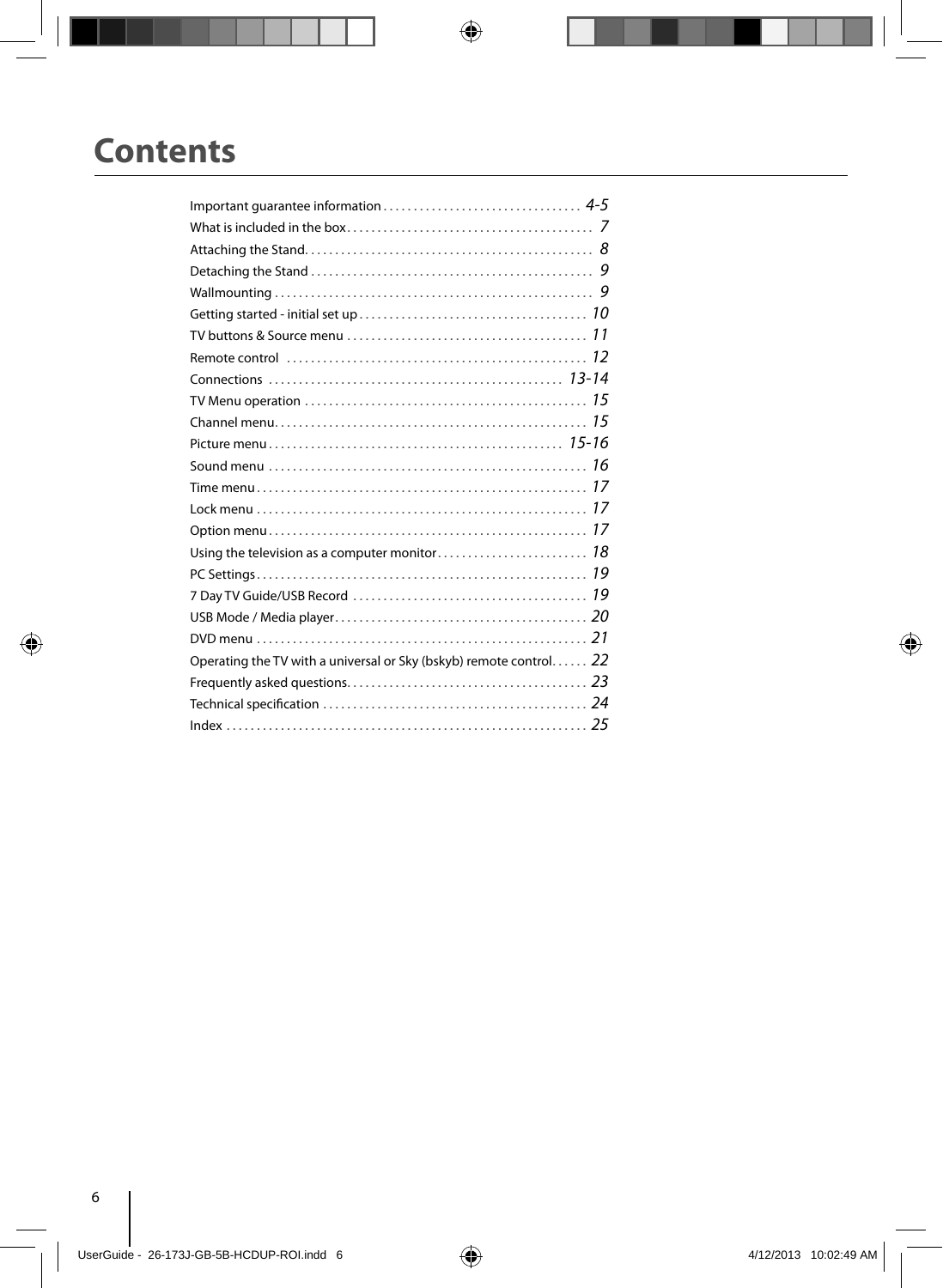### Accessories

Supply of this TV includes following parts:



Please save your packaging as you will need this in the event of warranty/service repair or support. We are unable to carry out warranty/service if you are unable to package it correctly. The safest way to package your item in the event of warranty/service repair is in it's original box/packaging.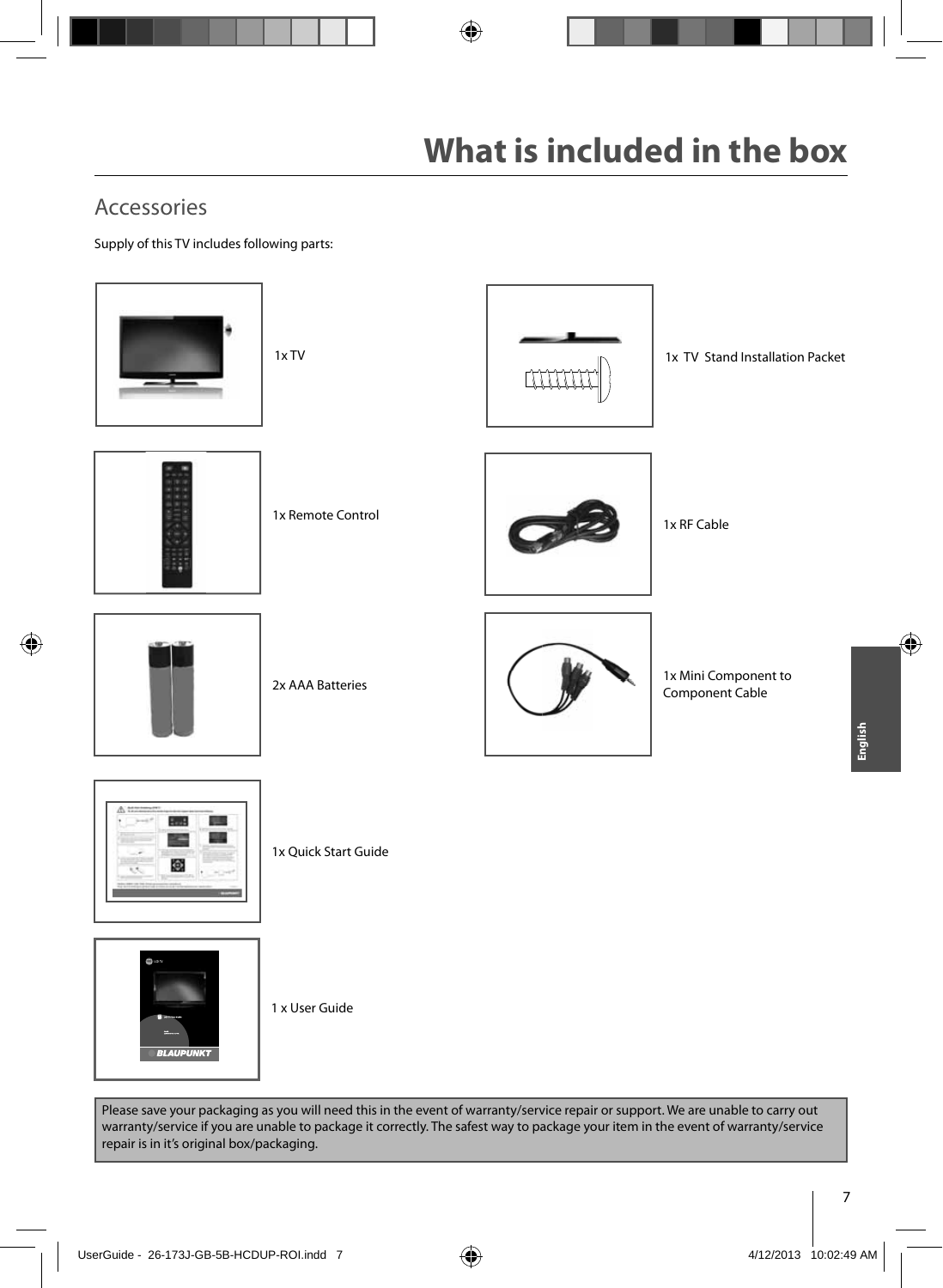# **Attaching the stand**

## **Attaching the Stand**

To complete the stand installation you will need a Phillips screw driver.

Place the TV set on a flat and clean surface with the panel facing downwards to avoid damage.





**(fig.1)** Attach the stand neck to the rear of the TV set. **(fig.2)** Secure the neck to the TV using the 5 x ST(4x12) screws provided.





(**fig.3**) Attach the stand base to the neck. (**fig.4**) Secure the base to the neck using the 4 x ST(4x16) screws provided.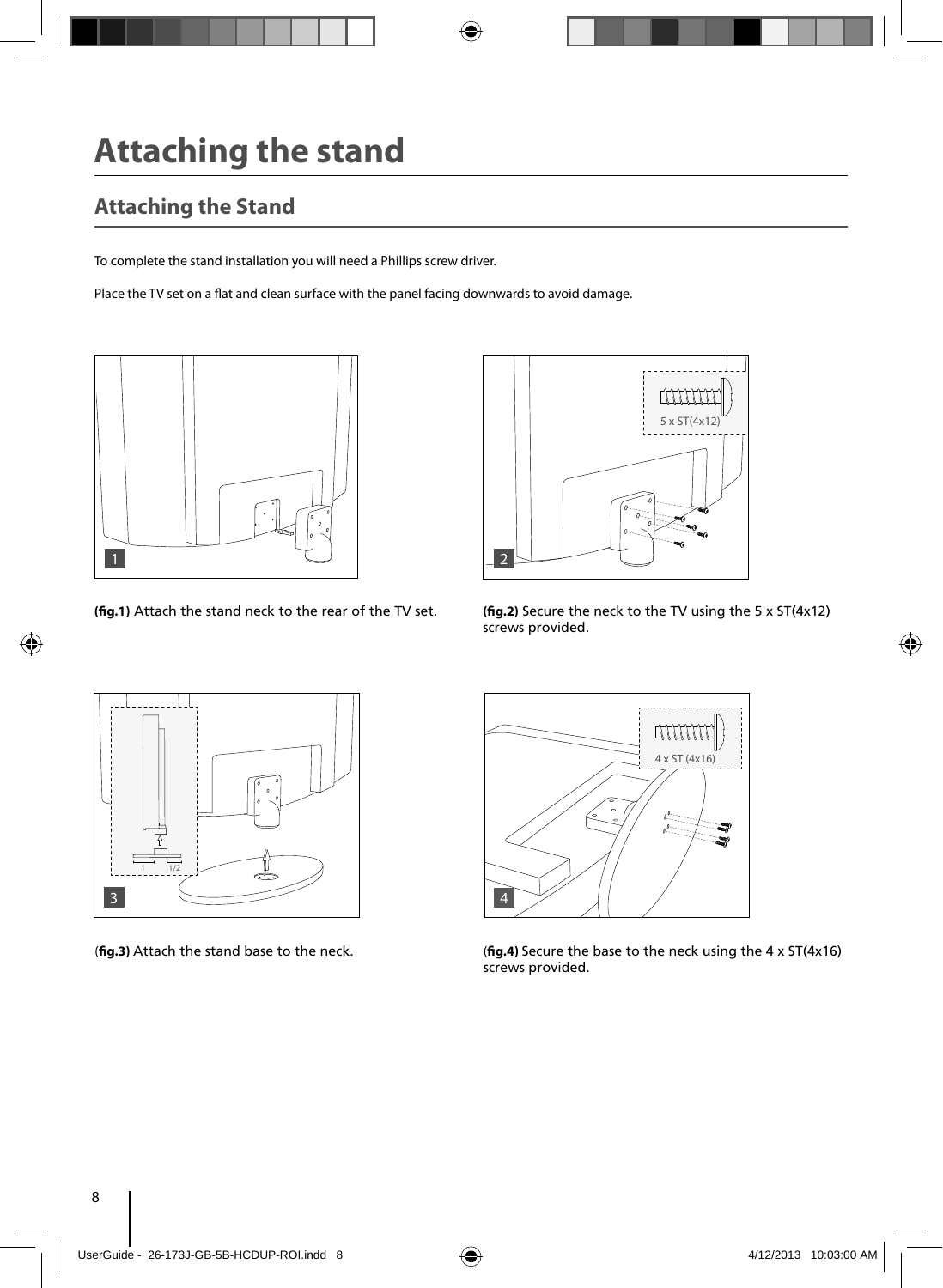### **Detaching the Stand**

To detach the stand please remove the 5 screws highlighted below and remove the stand from the rear of the TV set.



### **Wall mounting the TV**

- 1. Remove the four screws
- 2. The wall mount can now be easily attached to the mounting holes on the rear of the TV. These holes are indicated in the picture below.



For optimum viewing, if wall mounting the TV higher than eye level, the TV should be tilted downwards so that the TV's screen is 'face on'. See fig 1 and 2

Important - If you mount this television on the wall, use only the screws holes for wall mounting. Using other screws can cause irreparable damage to internal components.



**English**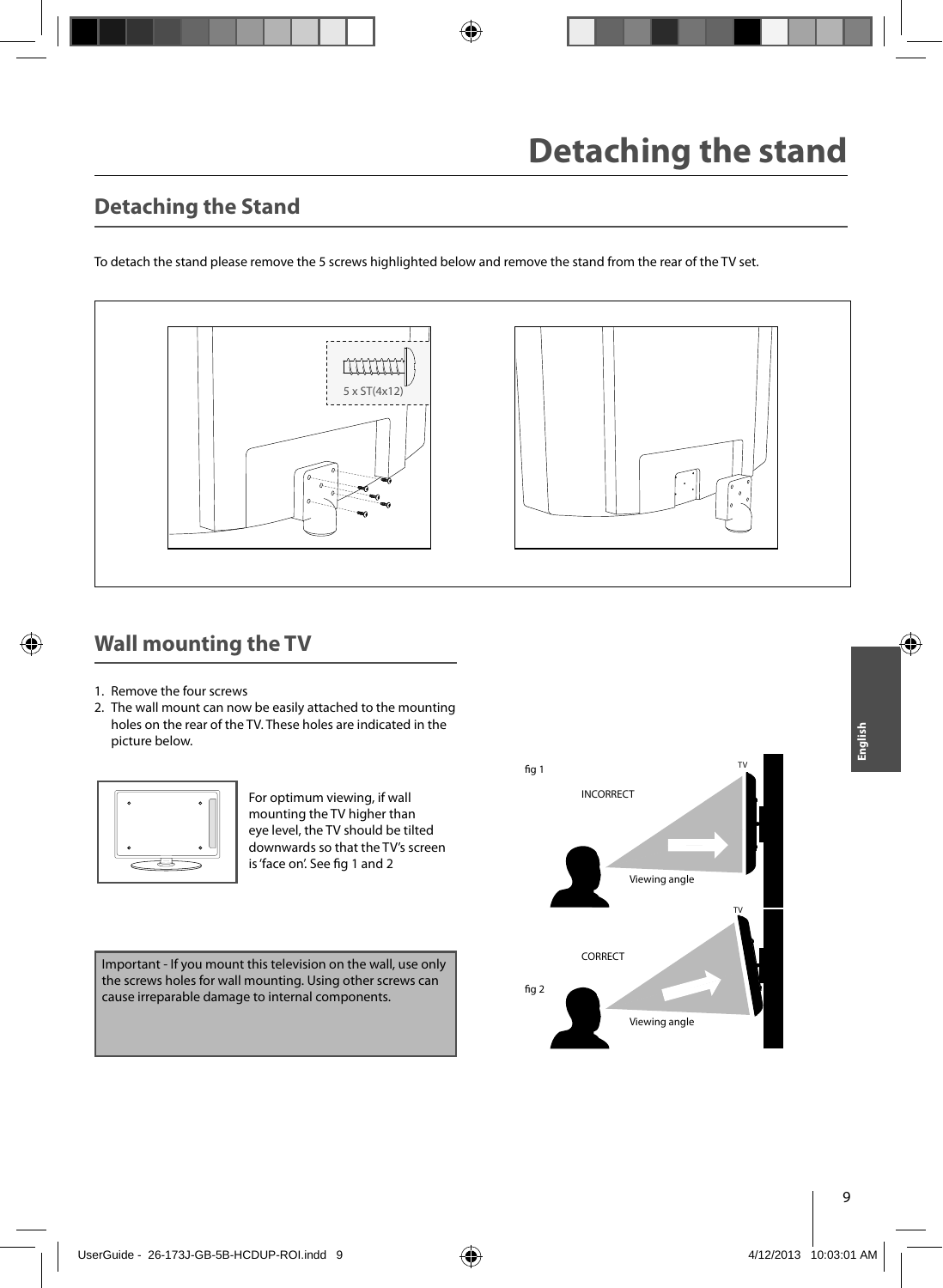# **Getting started - initial set up**

- 1. Using the RF cable supplied, connect the TV to the TV Aerial wall socket (Fig A).
- 2. Connect the power cable to the Electrical outlet (Fig B).



3. Turn on the device with marked ON/OFF switch



4. Insert the batteries supplied into the Remote control and press the Standby button to power on the TV.



### **How to connect a signal booster**

5. You will now be welcomed with the initial set-up screen. If it does not appear, on the remote control, please press [MENU] then 8-8-8-8 and the menu will appear. Press OK on the remote control and tuning will start.



6. After tuning the following screen will appear.

| <b>Auto Tuning Status</b>                                                                                                                                                                                                                                                           |  |
|-------------------------------------------------------------------------------------------------------------------------------------------------------------------------------------------------------------------------------------------------------------------------------------|--|
| Analogue Channels found                                                                                                                                                                                                                                                             |  |
| Digital Channels found                                                                                                                                                                                                                                                              |  |
| Radio Channels found                                                                                                                                                                                                                                                                |  |
| Data Channels found                                                                                                                                                                                                                                                                 |  |
| Congratulations. You have completed<br>the tuning process. Press OK to Exit.                                                                                                                                                                                                        |  |
| Note: If not all the channels were found, please try<br>connnecting a signal booster between the TV's RF input and<br>your TV aerial wall socket to improve the signal quality being<br>received by the TV. Alternatively, upgrade your Aerial to a<br>'High Gain' digital version. |  |
|                                                                                                                                                                                                                                                                                     |  |



If you are missing channels, the reason for this is likely to be signal strength, you should consider connecting signal booster and re-tuning the TV.

As part of our ongoing development to reduce power consumption, we have added an extra function to this Television called 'Ecohome' (you will see this during the first time installation set up). Power consumption using the Ecohome function is approximately 15% lower than some other modes. The picture brightness is reduced using the Ecohome function. If this function is not suitable for your viewing environment, you can select other modes as necessary. (Please note, 'Professional' mode is for optimum default picture settings, however, power consumption is approximately 15% higher than 'Ecohome' mode) Please refer to the user guide section 'Picture settings' in order to change the mode to one that maybe more suitable for your environment. There is also a shortcut button on the remote control called 'P-Mode' should you wish to change to another mode.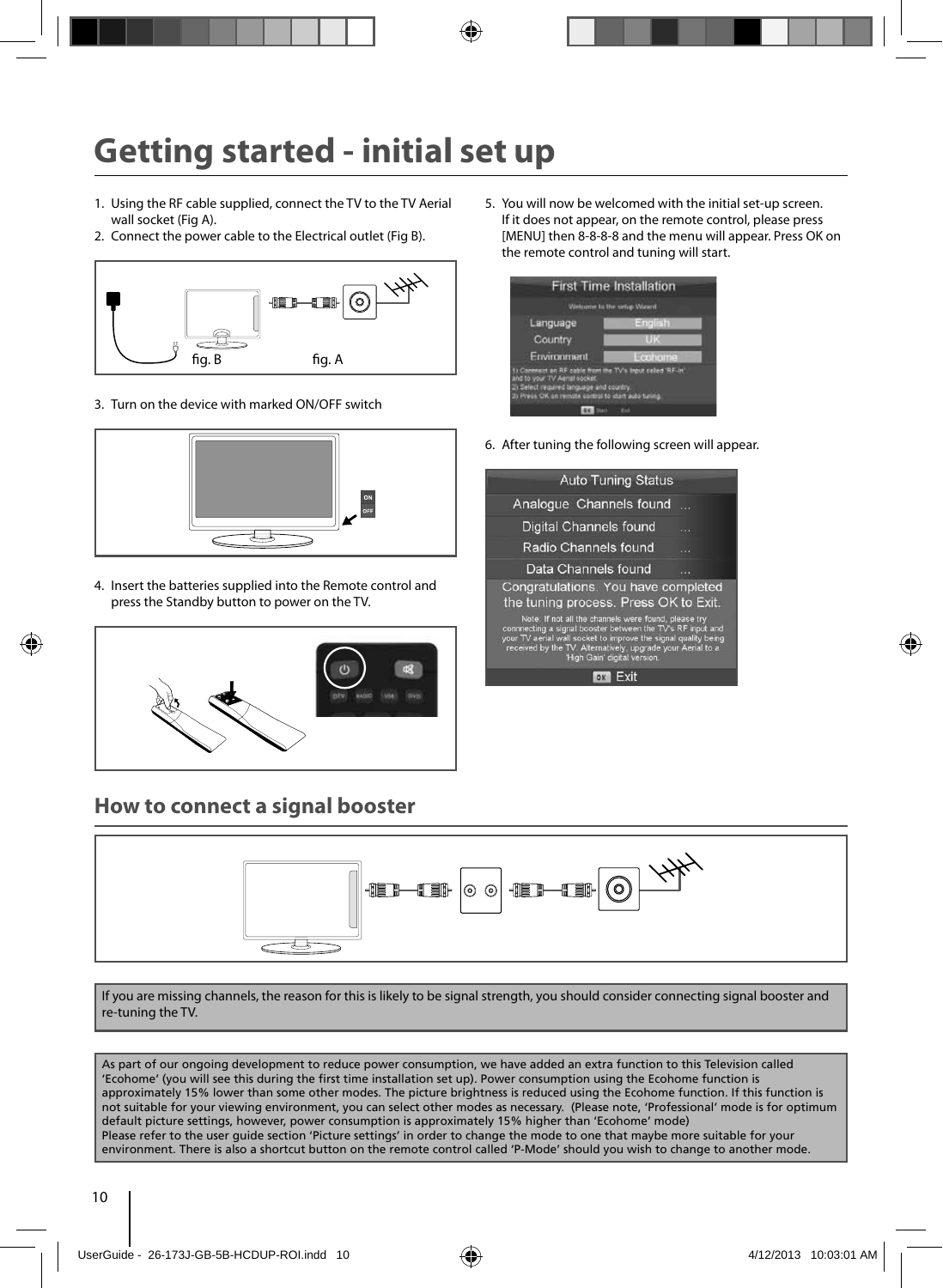# **TV buttons & Source menu**



#### Choosing Mode Input/Source

To switch between the different input/connections.

a) Using the buttons on the remote control:

- 1. Press [SOURCE/ AV] The source menu will appear.
- 2. Press  $[\nabla]$  or  $[\nabla]$  to select the input you require. 3. Press [OK].
- b) Using the buttons on the Television:
- 1. Press [SOURCE].
- 2. Scroll up / down using CH+/ CH- buttons to the input/ source you require.
- 3. Press Vol+ to change input/source to the one selected.

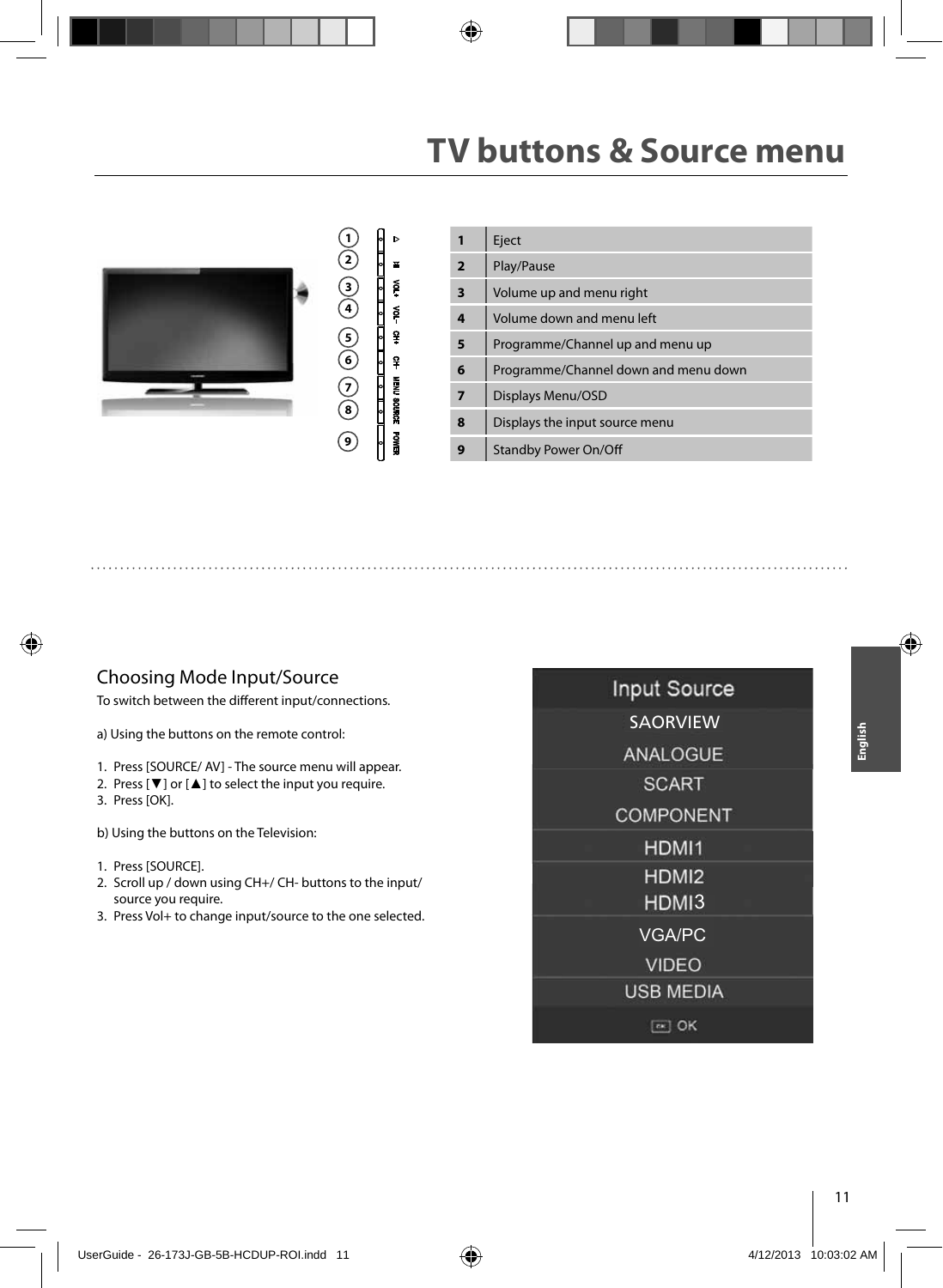# **Remote control**

**TV with USB**

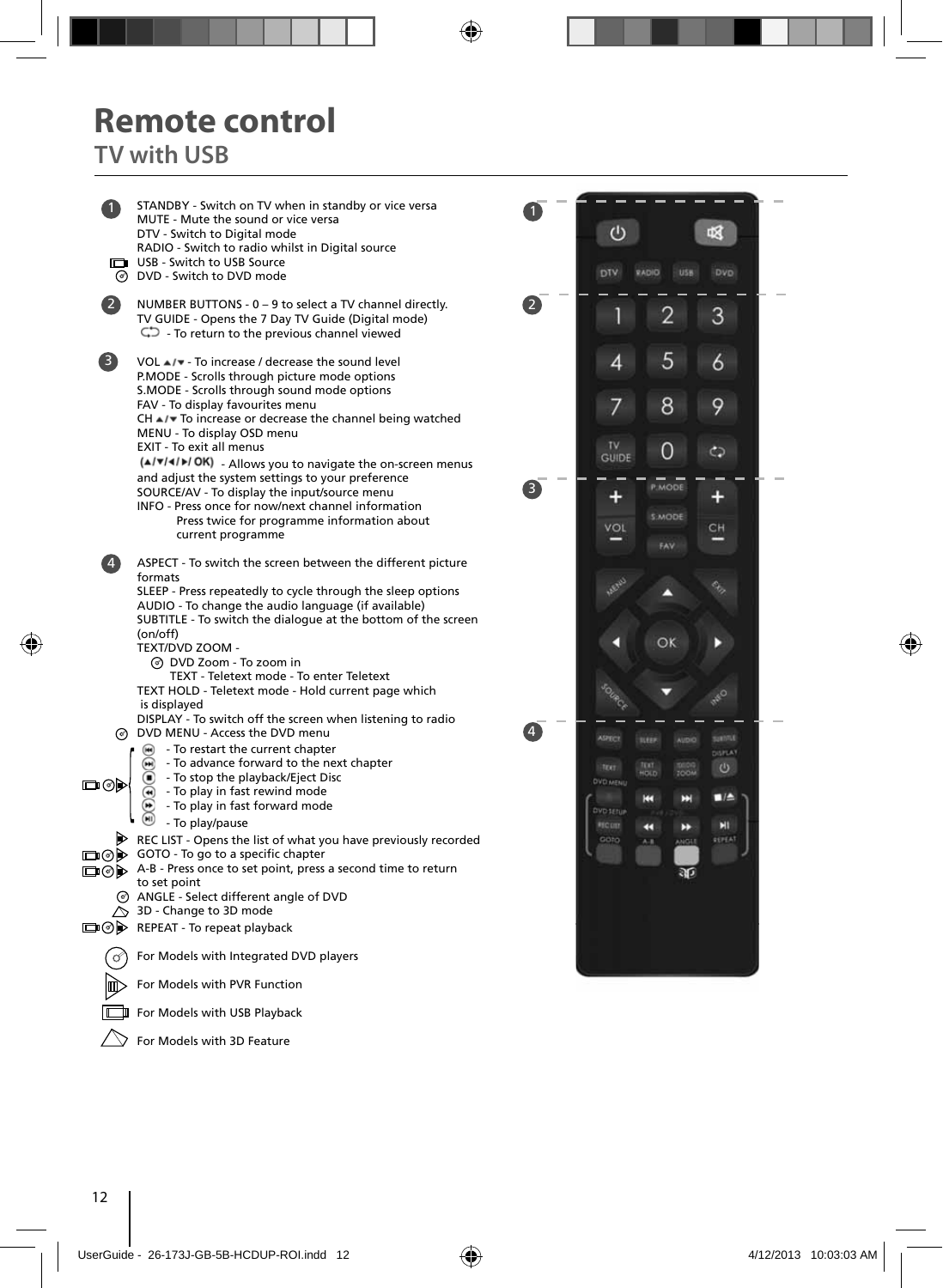### Connections

| $\mathbf{1}$            | <b>COAX Audio Out</b> | <b>Digital Coax Output</b>                   | 8  |    | <b>YPbPr</b>            | Component HD Input   |
|-------------------------|-----------------------|----------------------------------------------|----|----|-------------------------|----------------------|
| $\overline{\mathbf{2}}$ | <b>EARPHONES</b>      | 3.5mm Earphone output                        | 9  |    | HDMI <sub>1</sub> in    | <b>HDMI</b> input    |
| $\overline{\mathbf{3}}$ | HDMI3 in              | <b>HDMI</b> input                            |    | 10 | HDMI <sub>2</sub> in    | <b>HDMI</b> input    |
| 4                       | <b>USB</b>            | Port USB                                     | 11 |    | <b>VGA(PC) Audio in</b> | 3.5mm PC Audio in    |
| 5                       | CI Card IN AV in      | Common Interface Module Input                |    | 12 | <b>VGA(PC)</b> In       | <b>VGA-PC input</b>  |
| 6                       | <b>Video-CVBS</b>     | Video Input & Audio input (Video<br>& YPbPr) | 13 |    | <b>SCART</b>            | <b>SCART</b> input   |
| 17                      | <b>L/R Audio In</b>   | L/R Audio Input                              |    | 14 | <b>RF</b> in            | RF / TV Aerial input |

| <b>Digital Coax Output</b>                   | 8  | <b>YPbPr</b>            | Component HD Input   |
|----------------------------------------------|----|-------------------------|----------------------|
| 3.5mm Earphone output                        | 9  | HDMI <sub>1</sub> in    | <b>HDMI</b> input    |
| <b>HDMI</b> input                            | 10 | HDMI <sub>2</sub> in    | <b>HDMI</b> input    |
| Port USB                                     | 11 | <b>VGA(PC) Audio in</b> | 3.5mm PC Audio in    |
| Common Interface Module Input                | 12 | VGA(PC) In              | <b>VGA-PC input</b>  |
| Video Input & Audio input (Video<br>& YPbPr) | 13 | <b>SCART</b>            | <b>SCART</b> input   |
| L/R Audio Input                              | 14 | <b>RF</b> in            | RF / TV Aerial input |
|                                              |    |                         |                      |



**English**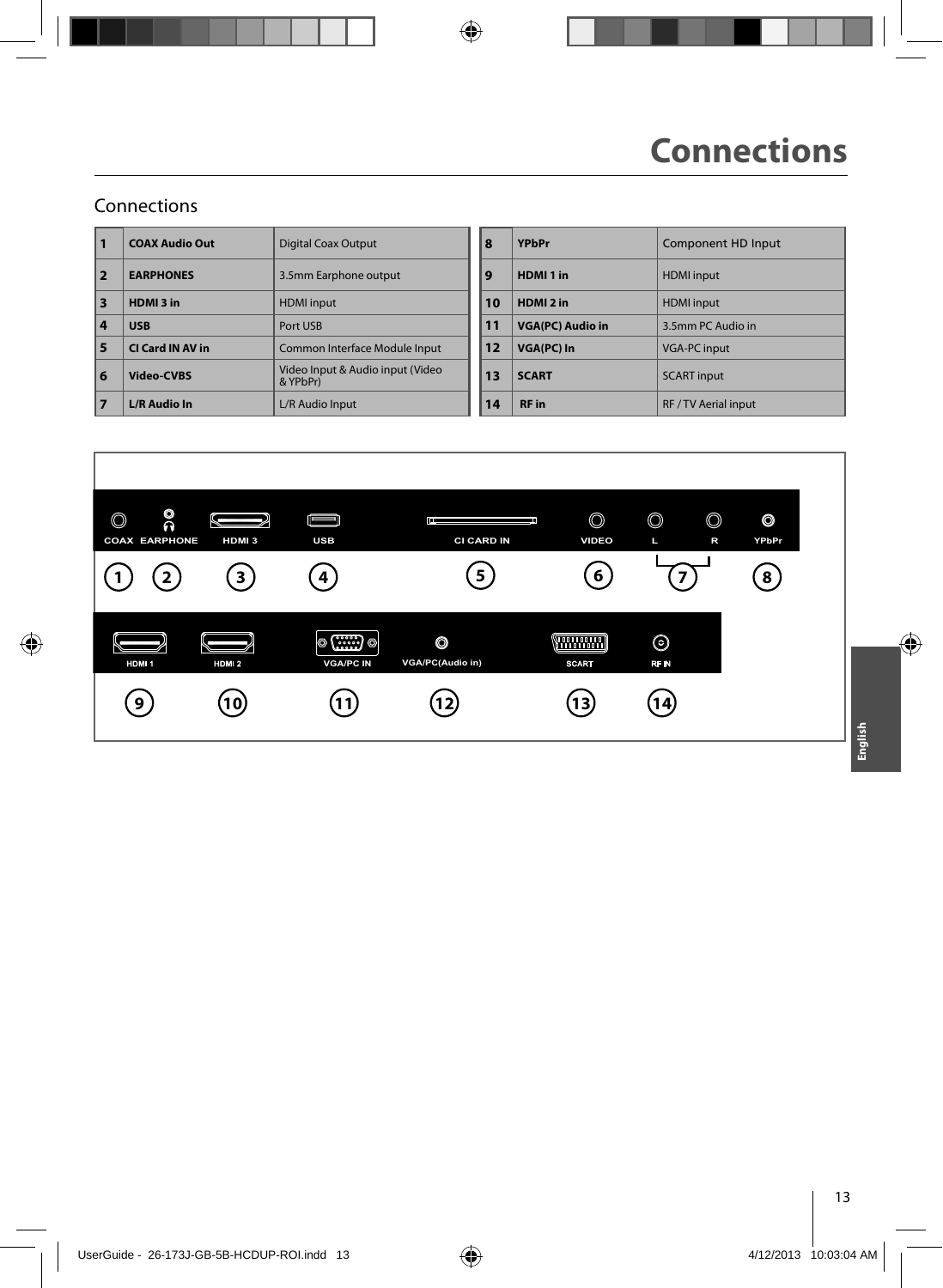#### Connecting a DVD Player/Recorder, Video Recorder or Cable/Satellite Box

TVs Input/Source should be set to SCART.



### Connecting a Camcorder, Camera or Games Console

TVs Input / Source should be set to Video.



### Connecting a High Definition (HD) Device

#### Option 1 - via HDMI to HDMI cable

A HDMI cable can output both video and audio and enables you to enjoy digital-quality video and audio with minimal loss of quality.

TVs Input/Source should be set to HDMI.



Option 2 - via Component cable.

If you are supplied with a cable from the device which has RED, GREEN, BLUE, RED & WHITE connectors you must use included YPbPr to MINI YPbPr cable adaptor to connect via Component (for picture) and by phono cable (for sound). TVs Input / Source should be set to Component.

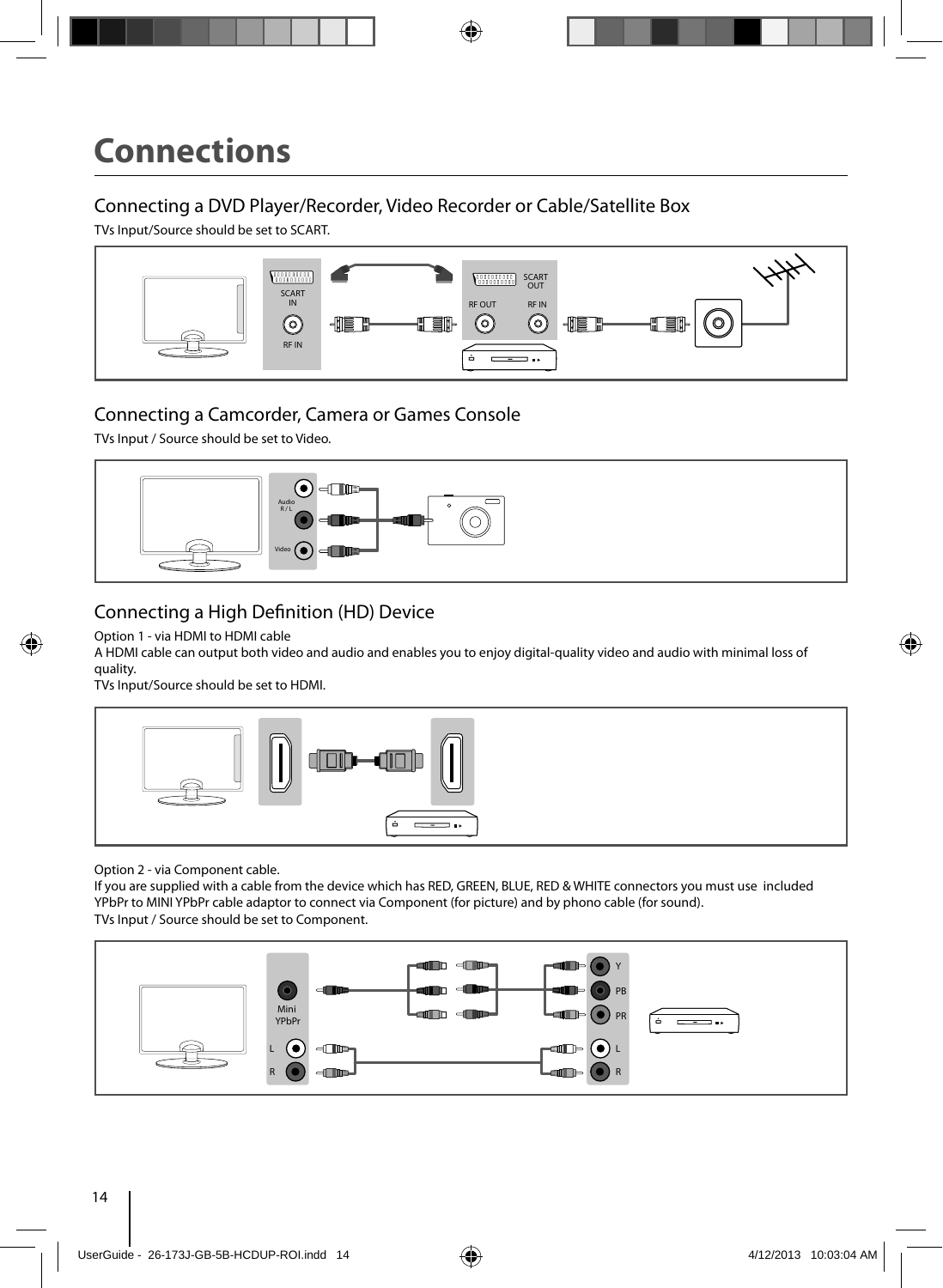### **TV Menu Operation**

To access this menu, press [MENU] button on the remote control. To enter a menu press [OK]



If you wish to make changes to any of the default settings, use the scroll (▲/▼/◀/►) buttons. To confirm any

settings press [OK] button.

To exit this menu at anytime, press [EXIT] button.

### **Channel menu**



**Auto Scan** - Allows you to retune the television for all digital channels, digital radio stations and analogue channels.

**DTV Manual Tuning** - Allows you to manually tune your digital signal.

**ATV Manual Tuning** - Allows you to manually tune your analogue signal.

**Programme Edit** - Allows you to delete, skip and add favourite channels.

| <b>CHAinme</b>  | <b>Skip</b> | Lock | <b>FAV</b> | Type                                                                |  |
|-----------------|-------------|------|------------|---------------------------------------------------------------------|--|
| 1 Sky News      |             |      |            | <b>APR</b>                                                          |  |
| 2 Sky Spts News |             |      |            | $\frac{1}{2} \left( \frac{1}{2} \right) \left( \frac{1}{2} \right)$ |  |
| 3 Sky Travel    |             |      |            | $-$                                                                 |  |
| 4 UKTV History  |             |      |            | $\sim$                                                              |  |
| <b>SRTÉ One</b> |             |      |            | $-1$                                                                |  |
| <b>GRTÉ Two</b> |             |      |            | $\sim$                                                              |  |
| 7 TV3           |             |      |            | $\sim$                                                              |  |
| <b>8 TG4</b>    |             |      |            | $\sim$                                                              |  |
| 9 RTÉ News Now  |             |      |            | $\sim$                                                              |  |
| <b>FORTESS</b>  |             |      |            | Later:                                                              |  |

**Signal Information** - Displays signal strength and quality information.

**CI Information** - Pay per view services require a "smartcard" to be inserted into the TV. If you subscribe to a pay per view service the provider will issue you with a 'CAM' and a "smartcard". The CAM can then be inserted into the COMMON INTERFACE PORT (CI Card In).

#### **Picture menu**

| о | ۰       | G              | m                   | $\circ$          | $\bullet$ | n               | - |
|---|---------|----------------|---------------------|------------------|-----------|-----------------|---|
|   |         |                |                     | ×                |           |                 |   |
|   |         |                | <b>Picture Mode</b> |                  |           | <b>Standard</b> |   |
|   |         |                | Contrast            |                  |           | 50              |   |
|   | PICTURE |                | <b>Brightness</b>   |                  |           | 50              |   |
|   |         |                | Color               |                  |           | 50              |   |
|   |         |                | <b>Sharpness</b>    |                  |           | 50              |   |
|   |         |                | Tint                |                  |           | 50              |   |
|   |         |                |                     |                  |           |                 |   |
|   |         | <b>Ed</b> Back |                     | <b>ED</b> Salest |           | $\Box$ out      |   |

**Picture Mode** - Choose from the following presets.

| Standard | Default settings                                                                                                                                                                                                                                                                                                                     |
|----------|--------------------------------------------------------------------------------------------------------------------------------------------------------------------------------------------------------------------------------------------------------------------------------------------------------------------------------------|
| Dynamic  | Recommended settings for fast moving<br>pictures                                                                                                                                                                                                                                                                                     |
| Mild     | Set to be lighter in colour and less bright                                                                                                                                                                                                                                                                                          |
| User     | Lets you manually alter all the settings                                                                                                                                                                                                                                                                                             |
| Ecohome  | Power saving mode which reduces the energy<br>used by up to 25% (by reducing the power to<br>the LED/LCD panel). In Ecohome mode, the<br>TV will switch itself to Standby mode after<br>4-5 hours in the event that the TV buttons or<br>remote control buttons are not pressed (see<br>the time menu to de-activate this function). |

**Contrast** - Switch the balance between black and white. **Brightness** - Increase or decrease the brightness of the picture. **Color** - Increases the colour from black and white. **Sharpness** - Increase or decrease the sharpness of the picture. **Tint** - Lets you increase or decrease the level of tint within the picture.

**Noise Reduction** - Choose from the following presets.

| Ωff    | Turns noise reduction off  |
|--------|----------------------------|
| Low    | Minor system adjustment    |
| Middle | Medium system adjustments  |
| High   | Maximum system adjustments |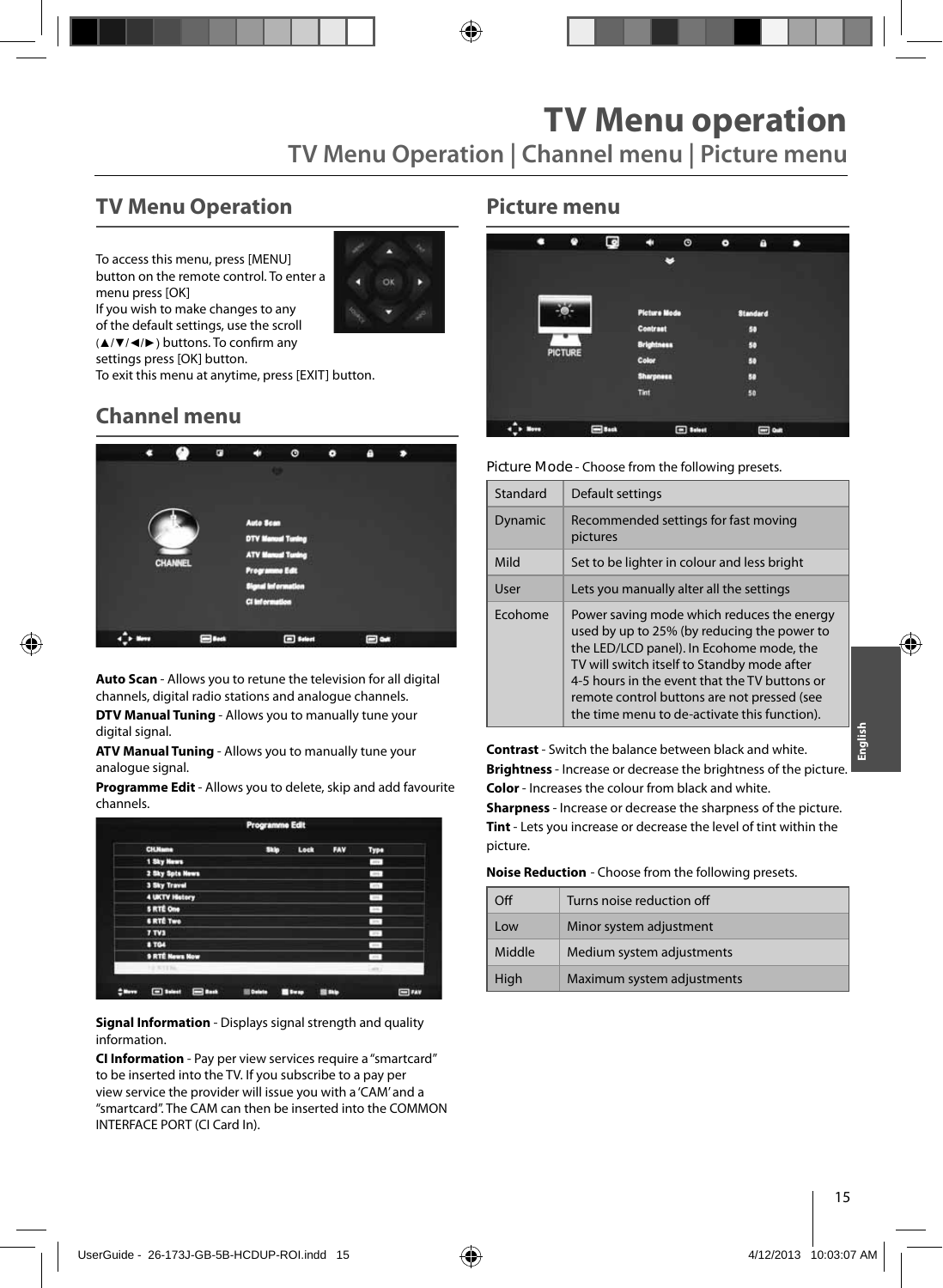### **Picture menu**

**Aspect Ratio** - Within the EU the picture format varies depending on the channel/broadcast. There are a number of different options to best meet your needs.

**Auto** - Automatically displays the best picture format. So the picture is in the correct position. May have black lines at the top/bottom and/or sides.

**Original** - Will display the picture from the broadcaster without any change



**Zoom** - The picture is the correct proportion but zoomed in to fill the screen.

**4:3** - Displays the 4:3 picture in its original size. Side bars are shown to fill the 16:9 screen.



**16:9** - Fills the screen with a regular 16:9 signal and the 4:3 signal will be streched to fill the screen.



**Panorama** - Displays the 14:9 picture in the correct proportion. As a result side bars are shown on the screen

#### **Sound menu**

| a | ۰            | G          | -60                   | $\circ$          | $\bullet$ | m               | - 1 |
|---|--------------|------------|-----------------------|------------------|-----------|-----------------|-----|
|   |              |            |                       | <b>COL</b>       |           |                 |     |
|   |              |            | <b>Sound Mode</b>     |                  |           | <b>Standard</b> |     |
|   |              |            | <b>Treble</b>         |                  |           | 50              |     |
|   |              |            | Bass                  |                  |           | 50              |     |
|   | <b>SOUND</b> |            | <b>Balance</b>        |                  |           | o               |     |
|   |              |            | <b>Auto Volume</b>    |                  |           | ott             |     |
|   |              |            | <b>Surround Sound</b> |                  |           | orr             |     |
|   |              | $\Box$ bat |                       | <b>Ed</b> Salest |           | <b>ED</b> Out   |     |

**Sound Mode** - Choose from the following presets:

| User     | Default settings                        |
|----------|-----------------------------------------|
| Music    | Emphasises music over voices            |
| Movie    | Provides live and full sound for movies |
| Personal | Selects your personal sound settings    |
| Sports   | Emphasises sound for sports             |
|          |                                         |

Tip: Treble and bass levels can only be adjusted when the sound mode 'Personal' is selected.

**Treble** - To adjust the amount of high frequency within the sound.

**Bass** - To adjust the amount of low frequency within the sound. **Balance** - To switch the sound between the left and right speakers.

**Auto Volume Level (AVL)** - When 'on' is selected, the volume will stay at a constant level regardless of input/source.

**Surround Sound** - Allows you to turn surround sound ON or OFF

**AD Volume** - This allows the user to turn AD (Audio Description) on or off (Audio Description is a service available on certain programmes. It provides a description of what is happening during the selected programme for a person who is visually impaired)

**Audio Delay** - Allows you to sync sound and picture on Digital source

**SPDIF Mode** - This is the digital COAX Audio output. Choose from the following options:

| $\Omega$   | Default settings                              |
|------------|-----------------------------------------------|
| Auto       | Emphasises music over voices                  |
| <b>PCM</b> | Select this option if you are connecting to a |
|            | Stereo Hi-fi via coax cable (Pulse-code       |
|            | modulation (PCM) is a digital representation  |
|            | of an analogue signal)                        |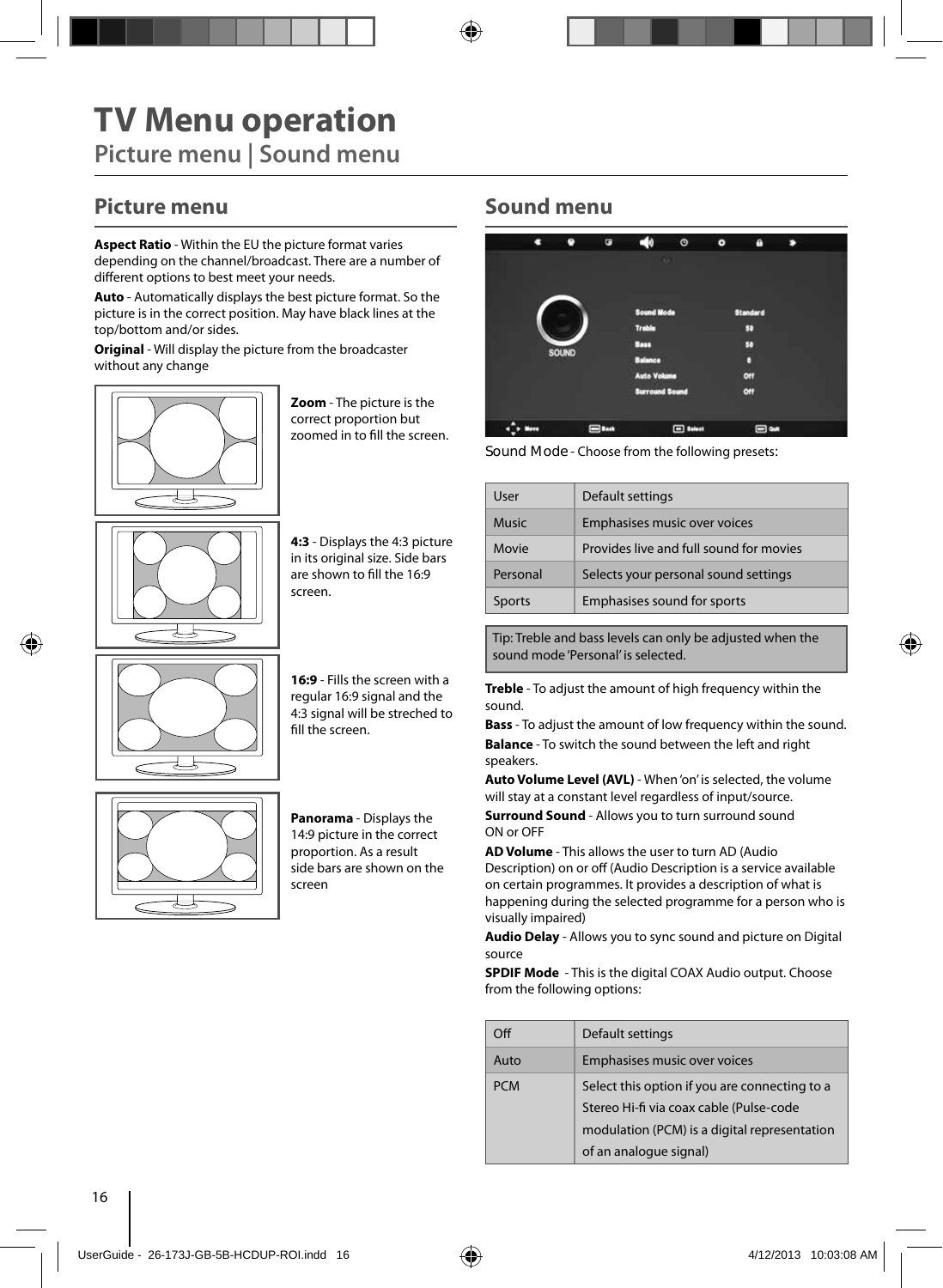#### **Time menu**



**Clock** - Set the date and time.

**Off Time** - Allows you to set a specific time for your TV to turn off.

**On Time** - Allows you to set a specific time for your TV to turn on, the channel it will then display, the source it will be on and also the volume. This function can then be toggled to repeat every day or a certain day.

**Sleep Timer** - Lets you set the sleep timer so the television automatically switches off after a set amount of time. Off -> 10min -> 20min -> 30min -> 60min -> 90min -> 120min -> 180min -> 240min.

**Auto Sleep** - If no signal is received after a period of time the Televison will turn itself off

**Time Zone** - Change your current time zone

### **Lock Menu**



**Lock Channel** - Allows you to lock or unlock specifi c channels. **Set Password** - You will be asked to enter a 4 digit password use the **◄** button to quit the password input. Use the **►** button to clear. Default password is 0000.

**Block Program** - Allows to completely block certain channels **Parental Guidance** - Turns the parental guidance function on and off

#### **Option menu**



**OSD language** - Allows you to change the language of the menu.

**Audio language** - Allows the user to change the audio language

**Subtitle Language** - Allows the user to change the subtitle language

**OSD Duration** - Lets you adjust the amount of time the On Screen Menu stays on the screen before disappearing

**Blue Screen** - Changes the background when there is no input between clear and a blue background (Only available on some sources)

**Country** - Shows you the country that has currently been selected

**Reset Factory Default:**

**Reset Menu System -** This resets the menus to factory settings.

**Reset TV Channels** - This clears all the TV channels from the television.

**Software Update (USB)** - From time to time we may release new firmware to improve the operation of the television (available to download). This menu lets you install the new software/firmware onto the television. Further details of how to do this will be issued with the firmware. Contact the helpline or refer to the 'product support' section of the website. \* after proper software update, remove USB device from TV and delete softwares from USB device.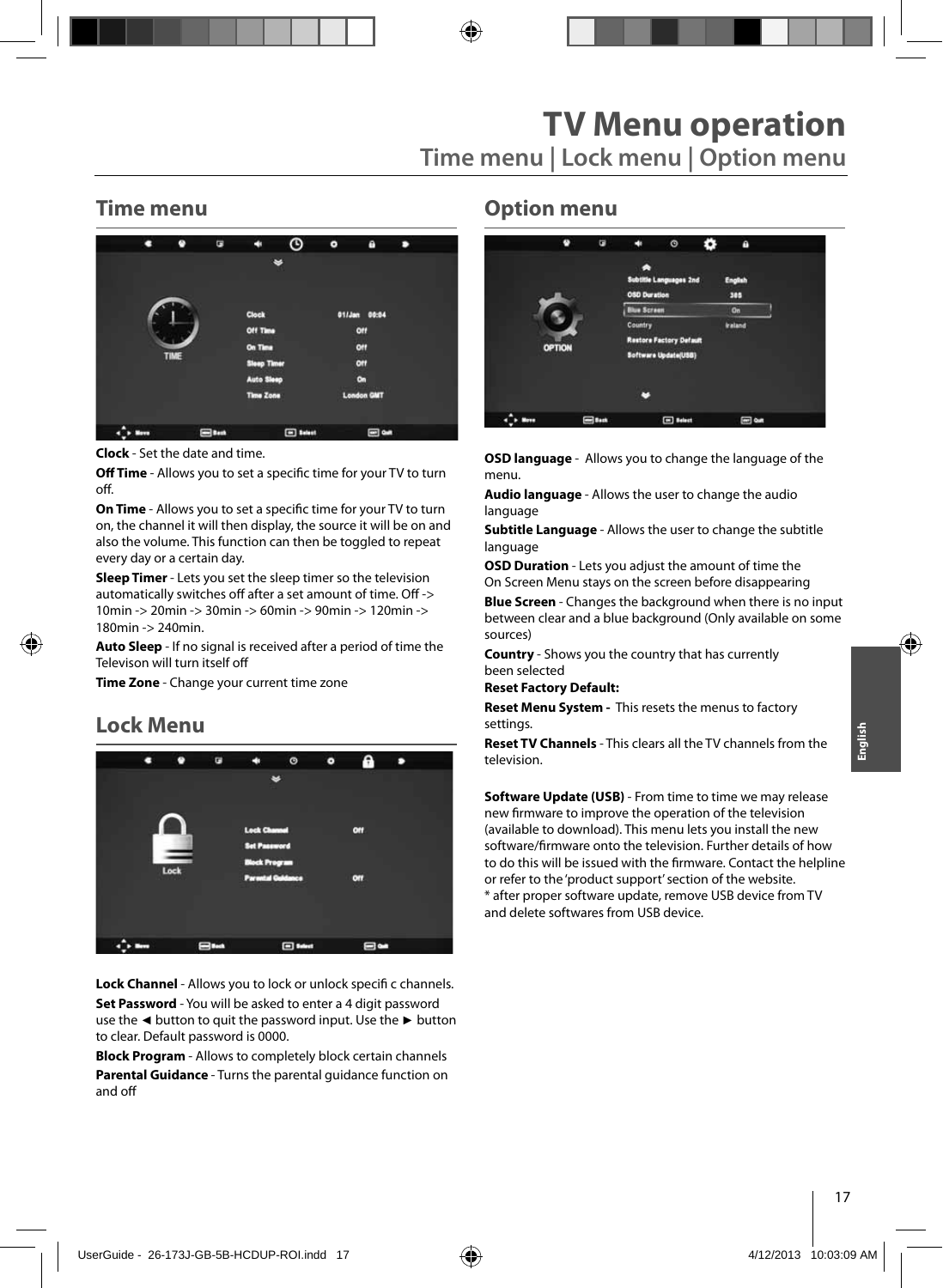## **TV Menu operation Using the television as a computer monitor**

IMPORTANT – Before connecting the computer to the television you must ensure the computer settings are correct for the television. You MUST do this using your old monitor.

How to set up for Windows XP, Windows Vista & Windows 7 (connecting via VGA cable to the TV).

- 1. Switch on your computer.
- 2. When finished booting up right click your mouse anywhere on the screen.
- 3. Left click your mouse on Properties/ Personalise.
- 4. Left click your mouse on Setting/Display Settings. Ensure the screen resolution is set to what is shown in the technical specifications section toward the rear of this user guide. To correct the resolution to that of the television move the slider.
- 5. Left click your mouse on Advance/Advanced Settings and left click on Monitor.
- 6. Left click on the drop down for Screen refresh rate and select 60 Hertz, if you experience picture noise or 'flickering', select 50 hertz or 70 hertz.
- 7. Click on Apply, then click Yes and the settings will be saved.
- 8. Now switch off your computer and connect the television (as shown).
- 9. Switch on the TV, select the input/source to VGA/PC and re-start your PC.

### **Connecting a Laptop**

In addition to the above if you are connecting a laptop to the television you will also need to activate the VGA connection on the laptop. This can vary based on the brand of laptop you have, on many brands/models, it is as per below.

- 1. Connect the laptop to the television.
- 2. On the Laptop push buttons The screen will now switch to the television.



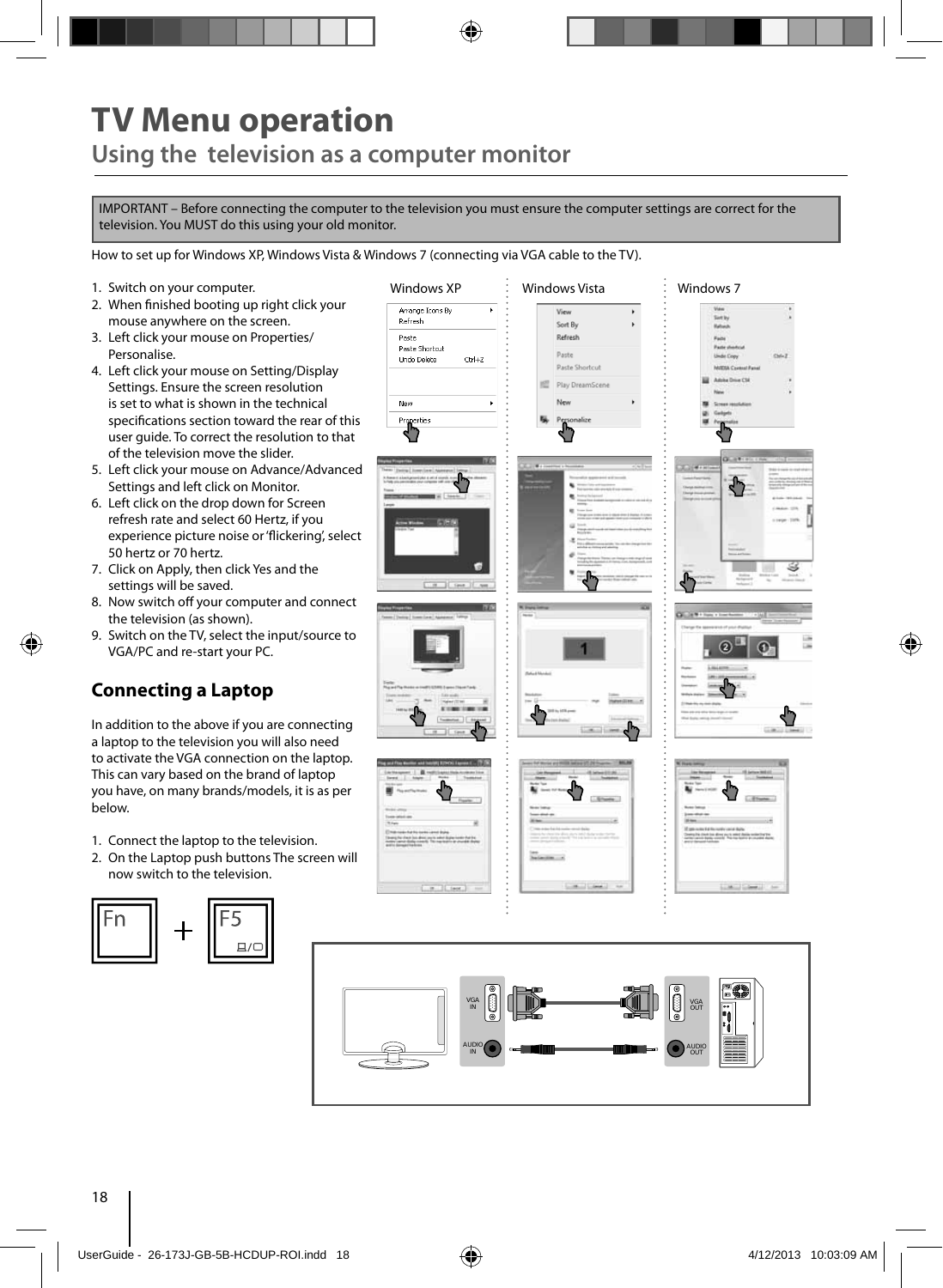# **TV Menu operation PC Settings | 7 Day TV Guide | USB Record**

### **PC Settings**



**Auto Adjust** - Lets you automatically confi gure the television to be used as a computer monitor

**H Offset** - Changes the horizontal position of the picture

**V Offset** - Changes the vertical position of the picture

**Size** - increase picture size

**Phase** - To adjust delay time of phase in order to reduce the noise of picture

**Position Reset** - Changes back to the original settings

Tip: If the computer is left in-active for a period of time, the television will switch into a 'sleep' state (the screen  $\vert$  will power off to save power). To switch back on press the **Postandby button. Position Resetting back to the original settings** 

## **7 Day TV Guide / USB Record**

|                | TIME                                    | 27 Jun 2011 | 99/05 10:08 - |
|----------------|-----------------------------------------|-------------|---------------|
|                | 27 Jun 90.09                            |             |               |
| 10 ITV3        | <b>Construct of Sturlinsk Histories</b> |             |               |
| 11 Pick TV     | <b>MANUTE</b>                           |             |               |
| 12 Yesterday   | Calvains contant's its get              |             |               |
| 13 Channel 4+1 | <b>Frances</b>                          |             |               |
| 14 More 4      | Daniel of No Days                       |             |               |
| 15 Film4       | <b>Flind Preston</b>                    |             |               |
| 16 QVC         | <b>The Morring Share</b>                |             |               |
| 17 G.O.L.D.    | <b>Comme</b>                            |             |               |

TV Guide is available in Digital TV mode. It provides

information about forthcoming programmes (where supported by the Digital channel). You can view the start and end time of all programmes and on all channels for the next 7 days and set reminders.

- 1. Press [TV GUIDE]. The following 7 Day TV Guide will appear.
- 2. Navigate through the menu using ▲/▼/◄/►. **You can now:**

Record a Programme by pressing RED. Set a reminder by pressing GREEN. View a previous day by pressing YELLOW. View the next day by pressing BLUE.

3. Press [EXIT] to exit the 7 day TV Guide.

Note: This TV is designed to operate with USB memory sticks up to 32GB. It is possible to use either a USB memory stick or a USB portable Hard Drive of a larger capacity, however, it must be formatted to the FAT32 file system in order to operate correctly. At the time of printing this user guide, Windows XP/Vista computers are only capable of formatting up to 32GB, therefore, you will need a software programme/ utility to format larger USB drives/hard drives to FAT32. Additional help and support is available from the web site.

### **USB Record - Digital mode**

#### USB RECORD – DIGITAL MODE

Built into this television is a USB record facility. This function is available in Digital mode when used in conjunction with a compatible USB memory stick or USB Hard drive. The benefits of this are as follows:

- Pause live TV and then playback, fast forward and rewind (up to live TV).
- One button record, if you decide you want to record the current programme.
- Easy programmable recording from the 7 day TV Guide
- Record TV and watch back on your computer/laptop.

Due to the nature of the product, it is necessary to use a high speed USB memory stick (as the TV reads from and writes to the memory stick at the same time, some memory sticks may not be suitable).

Minimum Specification - USB Memory Stick

| Read Speed         | 20 MB/s (Mega Byte Per Second) |
|--------------------|--------------------------------|
| <b>Write Speed</b> | 6 MB/s (Mega Byte Per Second)  |

**If you wish to use a USB portable hard drive larger than 32GB, please refer to the FAQ section at the rear of this user guide.**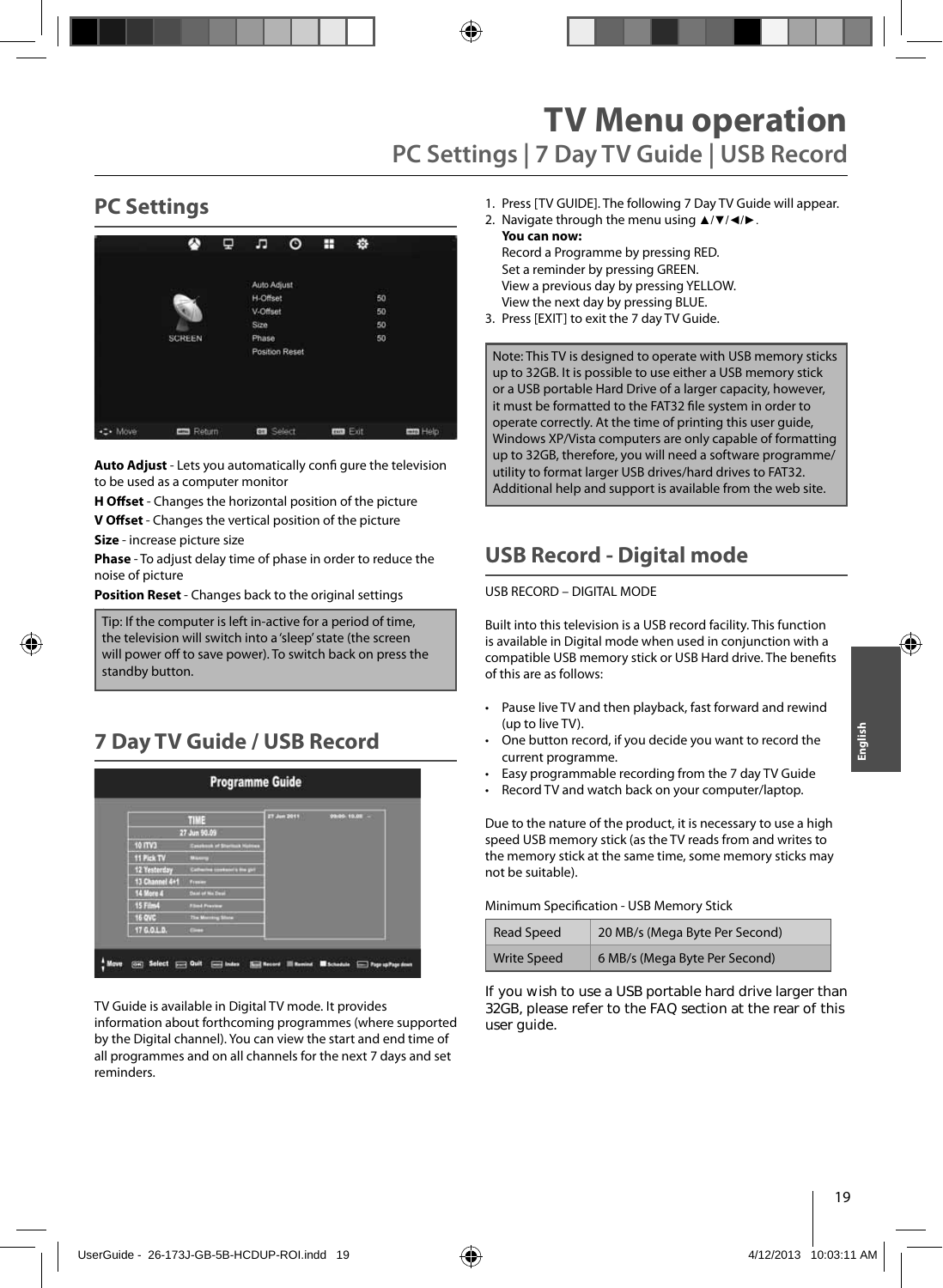# **TV Menu operation**

**USB mode / Media player**

USB mode offers playback of various different types of content that you have saved on your USB Memory Stick.

Please refer to technical specification page for compatible file types

On switching to USB source the above menu screen will appear. The content will be divided into Photo, Music, Movie and Text based on file type.



You can navigate through the menus using the scroll ▲/▼/◀/▶buttons. To confirm the item you wish to play/view press [OK] button.



You can now access the item. Press OK to view.



Select the drive you require. (If your drive only has 1 partition you will only see 1 item).



While viewing you control the item using or by pressing ( i ) and using  $\triangle$ /▼/◀/► and (OK) shown in fig (1) below

Fig (1)

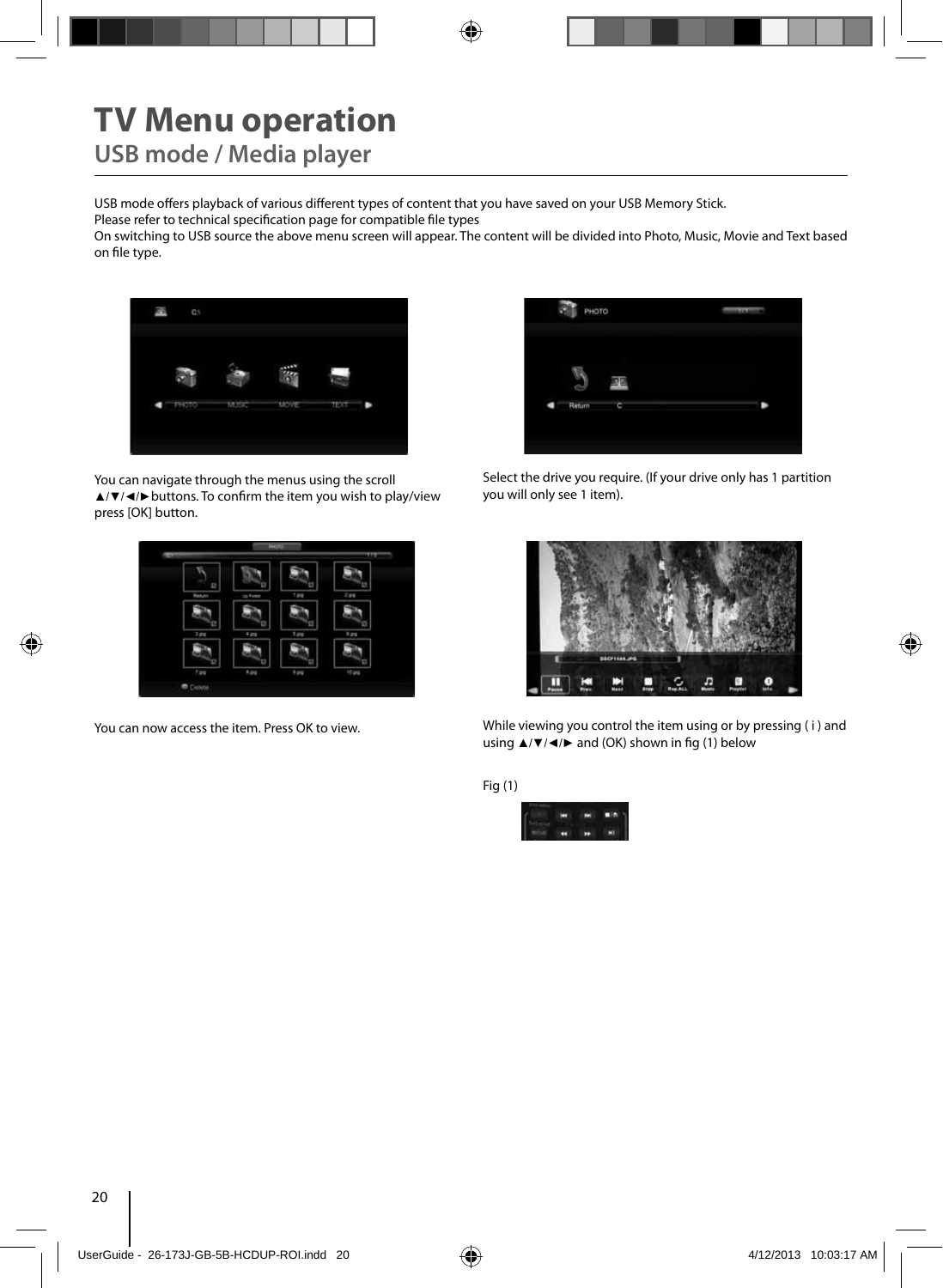## **TV Menu operation DVD Menu**



**TV Display** - Choose from the following options

| 16:9            | Full screen picture format                               |
|-----------------|----------------------------------------------------------|
| 4:3<br>Pan scan | PS Traditional picture format, often used on<br>old film |
|                 |                                                          |
| 4:3             | LB Traditional picture which has been                    |
| Letter box      | adapted for widescreen                                   |
| Wide            | Widescreen picture format                                |

#### **TV Type** - Choose from the following options

| PAL         | The standard for discs from UK/Europe, most                           |
|-------------|-----------------------------------------------------------------------|
|             | of Asia, Australia etc                                                |
| Multi       | The standard for discs from UK/Europe,<br>most of Asia, Australia etc |
| <b>NTSC</b> | Normally used for discs from North America,<br>Japan etc              |

**Default** - This option allows you reset all DVD settings to factory settings

**Downmix** - Choose from the following options

| LT/RT  | Converts from multi-channel sound to<br>mono   |
|--------|------------------------------------------------|
| Stereo | Converts from multi-channel sound to<br>stereo |

**Dynamic Range** - This is the difference between the quietest and loudest sounds. This setting works only with DVD discs recorded in Dolby digital.

| Full | Set this to listen with the range recorded on<br>the disc                                 |
|------|-------------------------------------------------------------------------------------------|
| 3/4  | Set this to listen with a range<br>equivalent to a normal television                      |
| 1/2  | Set this to listen with a smaller<br>difference between the maximum<br>andminimum volume  |
| 1/4  | Set this to listen with a smaller difference<br>between the maximum and minimum<br>volume |
|      |                                                                                           |

#### **Dual Mono**

| Stereo   | Outputs 2 channels of sound both left and<br>right                  |  |
|----------|---------------------------------------------------------------------|--|
| Mono L   | Outputs left side sound                                             |  |
| Mono R   | Outputs right side sound                                            |  |
| Mix mono | Outputs a single channel of sound but mix<br>between right and left |  |

#### **Tip:**

This TV/DVD player is pre-set to play Region 2 DVDs. In the event you wish to use the TV/DVD in another country that uses different region discs, please visit www.skymediauk.co.uk. Select 'Product Support', 'Changing Region'.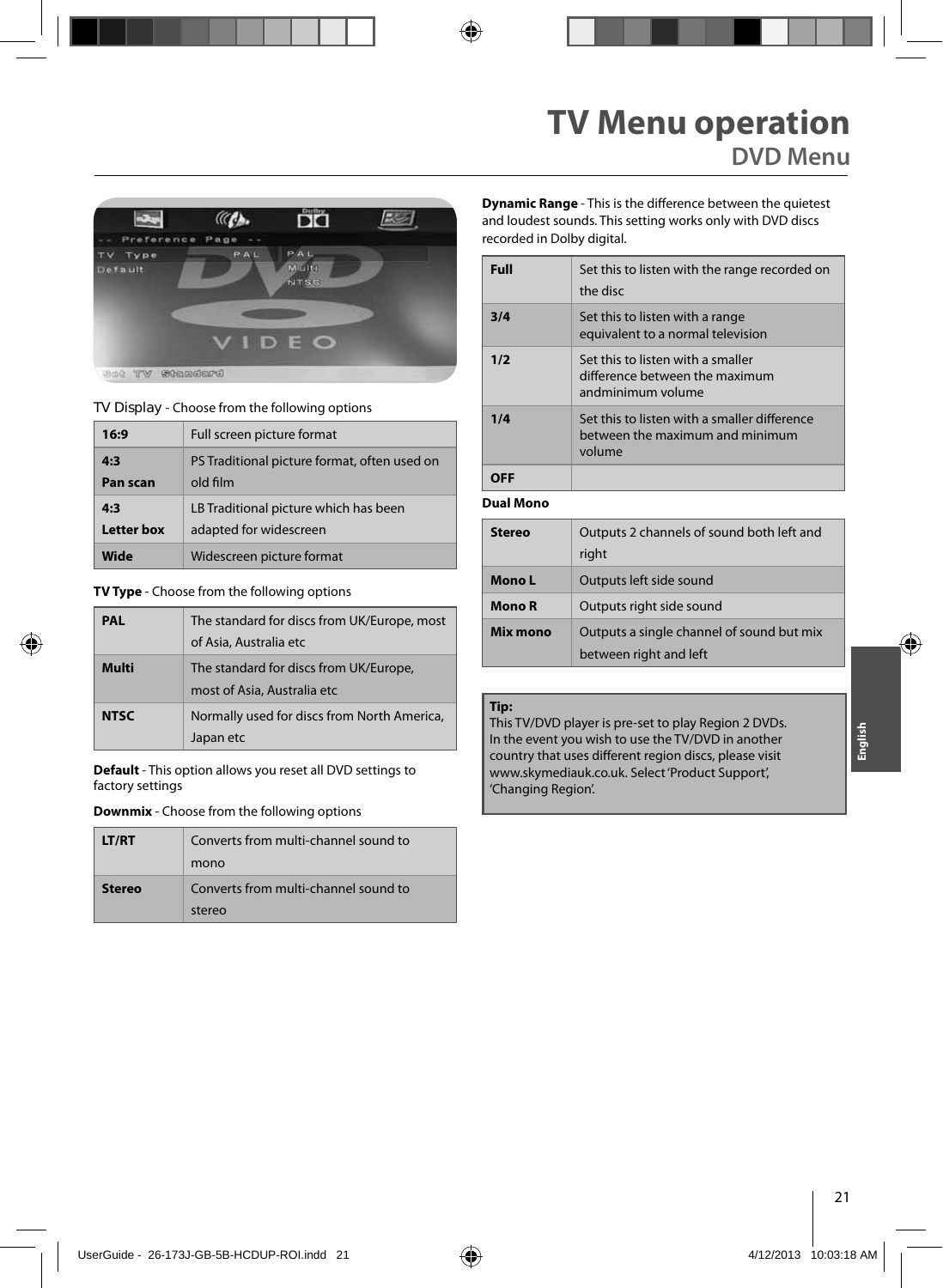# **OPERATING THE TV WITH A UNIVERSAL OR SKY (BSKYB) REMOTE CONTROL**

#### **Option 1) Connecting your TV to your Sky box (when both the TV and Sky Box are located in the same room)**

Depending on your Sky Box & TV model, connect either by SCART or HDMI cables (available separately)

If connecting by SCART, select the 'Input source' on the TV as SCART.

If connecting by HDMI, select the 'Input source' on the TV as HDMI (if the TV has more than 1 HDMI port, ensure you select the input source to match the HDMI numbered port on the rear of the TV)

If you wish to use your Sky remote to operate the TV's functions, you will need a Sky remote control (Revision 9 or later) and you will need to programme a 4 digit code into it. See bottom of this page.

#### **Option 2) Connecting your TV to your Sky box (when your Sky box is located in a diff erent room to the TV)**

Please note, if you are adding a 'Magic Eye/TV Link' to your system so that you can use your Sky remote control to change the Sky channel in the room where the 2nd TV is located, please refer to the instructions included with the TV link/magic eye in order to ensure the RF or RF2 output on your Sky box is powered on. (The red LED light on the TV link/magic eye will light up if the RF / RF2 output is correctly set up) If you do not have the instructions that came with the TV link/magic eye, instructions on how to do it can be found on our web site.



1) To tune the TV to the Sky box, on the 2nd TV, select the 'Analogue' input source.

2) Select the channel that you wish to store the Sky

box/channel on. (If you do not use channels 1-5 because you no longer have analogue terrestrial channels after digital switchover, you may choose to select channel 1 to store the Sky box/channel, if you still have and use analogue channels 1-5, you may for example decide that channel 6 is the best option for you)

3) Press the corresponding number on the remote control to select the desired analogue channel chosen as per point 2 above. 4) On the TV remote control, press Menu. Now navigate through the menus to select Manual Tuning or Analogue Manual tuning (refer to the Tuning/Channel menu section of this user guide if necessary)

5) Manually tune in the channel (usually, the Sky box is at a frequency between 800Mhz and 850Mhz) once the Sky box/channel is found, press 'OK' to store it.

If you wish to use your Sky remote to operate the TV's functions, you will need a Sky remote control (Revision 9 or later) and you will need to programme a 4 digit code into it. See below.

#### **Using a Sky Remote or a Universal Remote to operate your TV**

Sky Remote Control, If you wish to use your Sky remote to operate the basic functions of your TV, you need to programme a 4 digit code into it. Please note. you will need the latest Sky Revision 9 remote control as this is the only version that includes the latest software/firmware necessary to operate this model of TV. All codes can be found on our website. If you wish to upgrade/ replace your existing Sky remote control to the latest version, you can do so on our web site.

Universal Remote Control, If you wish to use a Universal remote control to operate your TV, please refer to the web site for a full list of codes. (Please note we only have codes for One for All branded remote controls, if you have an alternative brand of Universal remote, please refer to the manufacturer for the code.)

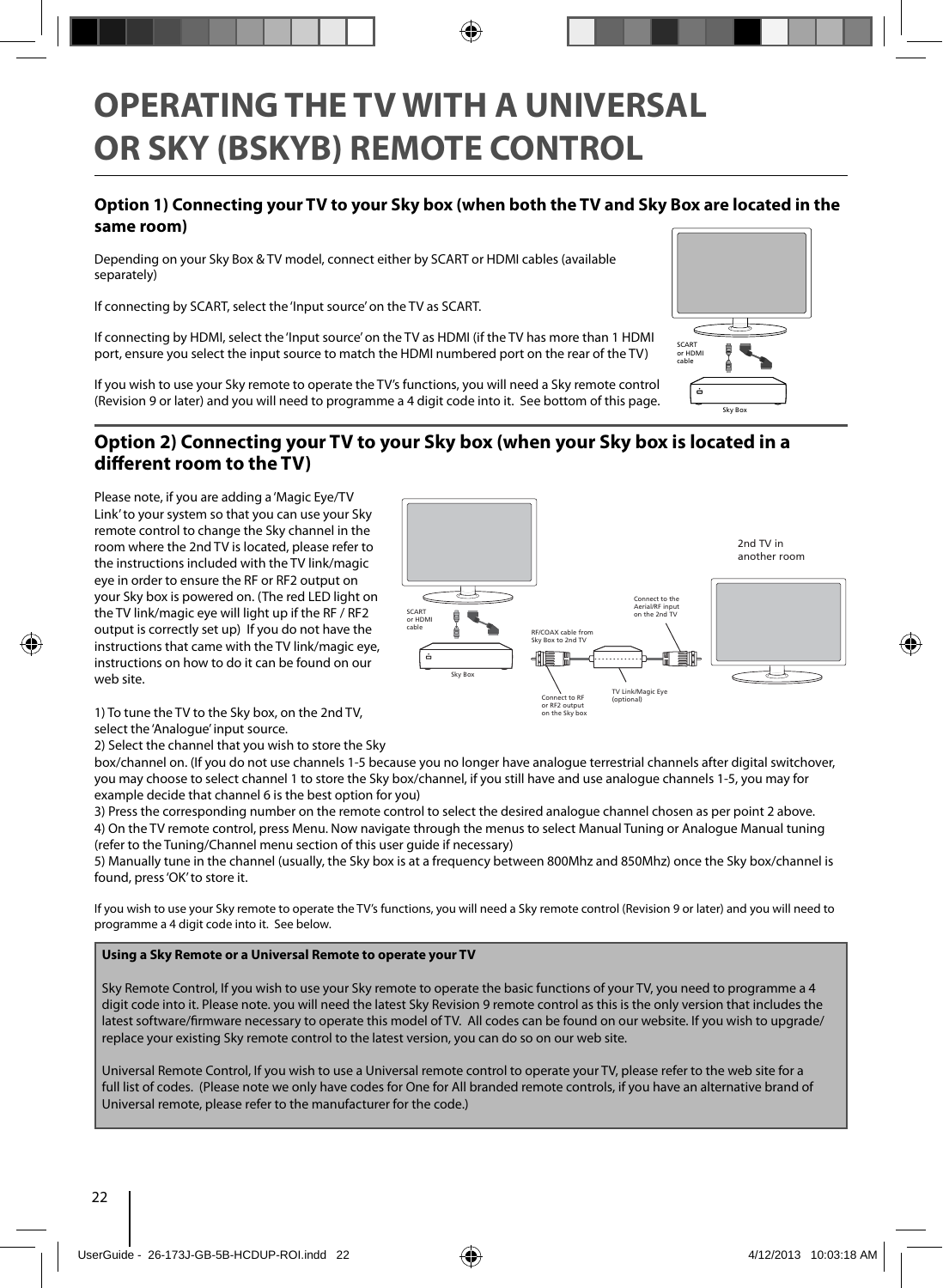# **Frequently asked questions**

| General                    | I would like to have louder<br>sound by connecting<br>additional speakers.                                                               | There are 2 options:<br>1) Use Digital COAX output connected to an external amplifier/surround sound<br>system.<br>2) Use the 3.5mm headphone output and a 3.5mm to phono cable (available<br>separately) to connect to an amplifier/surround sound system.                                                                                                                                                                                                                                                                                                                  |
|----------------------------|------------------------------------------------------------------------------------------------------------------------------------------|------------------------------------------------------------------------------------------------------------------------------------------------------------------------------------------------------------------------------------------------------------------------------------------------------------------------------------------------------------------------------------------------------------------------------------------------------------------------------------------------------------------------------------------------------------------------------|
| General                    | Why are some options in<br>the menu unavailable and<br>greyed out.                                                                       | Some options are only available in certain sources, i.e. HDMI, PC/VGA. They are<br>unavailable in the other sources where they have no affect.                                                                                                                                                                                                                                                                                                                                                                                                                               |
| General                    | Can I stop my TV turning off<br>after 4hrs?                                                                                              | Yes<br>1) In the picture settings menu, de-select Eco-home<br>2) In the time settings menu, scroll down to Auto standby and select OFF                                                                                                                                                                                                                                                                                                                                                                                                                                       |
| <b>TV</b>                  | I have tuned in Digital TV<br>but I am not receiving any<br>or all of the channels and/<br>or the channels I receive are<br>breaking up. | 1) Check you are in an area that can receive Digital TV.<br>2) Check you are using an aerial that is able to receive a good digital signal. In most<br>cases, you will need an outdoor digital hi-gain/wideband aerial. In areas that have<br>excellent digital coverage, you may be able to use a loft type aerial but it is highly<br>likely that you will also need to connect a booster between the back of the TV and the<br>TV aerial wall socket. Unfortunately, to receive a good enough digital signal, it is not<br>possible to use a portable/indoor type aerial. |
| <b>TV</b>                  | I have re-tuned my television<br>but when I switch it off it is<br>not storing the channels.                                             | Complete a first time installation, please refer to the set-up menu section of the<br>manual of how to do this.                                                                                                                                                                                                                                                                                                                                                                                                                                                              |
| <b>DVD</b>                 | I have inserted a disc but it is<br>not playing                                                                                          | 1) Ensure you have inserted put the disc in facing the correct way forward<br>2) Ensure the disc is clean and is not scratched<br>3) Some copied discs will not play.<br>4) Check the DVD is a region 2 disc - to change the region of the DVD player, refer<br>to section 'Changing Regions'.                                                                                                                                                                                                                                                                               |
| <b>VCR/DVD</b><br>Recorder | I have connected the TV to<br>my VCR or DVD Recorder via<br>SCART but it is not recording.                                               | In addition to connecting via SCART, you should connect the aerial cable from the<br>wall socket to your VCR/DVD Recorder and another aerial cable from the VCR/DVD<br>Recorder to the TV.                                                                                                                                                                                                                                                                                                                                                                                   |
| <b>Game Consoles</b>       | I have connected my PS3 to<br>the TV via HDMI, but I am<br>not receiving any pictures or<br>sound on my Television.                      | 1) Ensure the TVs source is on HDMI.<br>2) Check your settings on your PS3 are as per the PS3 instruction manual.                                                                                                                                                                                                                                                                                                                                                                                                                                                            |
| <b>Game Consoles</b>       | I have connected my Xbox<br>360 to the TV via Component<br>Cables (Red, Green & Blue)<br>but I am not receiving any<br>sound.            | Component cables only provide HD Pictures. For the sound you will need to connect<br>the Red & White audio cables on the Xbox to the Red & White phono inputs on the<br>rear of the TV. Please refer to the 'Connections' pages.                                                                                                                                                                                                                                                                                                                                             |
| <b>USB Mode</b>            | I have inserted a USB Memory<br>Key, but the TV does not<br>recognise it.                                                                | Ensure the USB Memory Key is formatted to type FAT32.                                                                                                                                                                                                                                                                                                                                                                                                                                                                                                                        |
| <b>USB Mode</b>            | Using a USB portable hard<br>drive.                                                                                                      | If you wish to use a portable hard drive larger than 32GB, please note that it must<br>be formatted to the FAT32 file system in order to operate on this TV. Windows XP/<br>Vista computers are only capable of formatting up to 32GB, therefore, you will need a<br>software programme/utility to format larger hard drives. Please refer to the web site<br>for more information.                                                                                                                                                                                          |
| <b>USB Record / TV</b>     | I cannot change the channel,<br>access the menu or use the<br>red button.                                                                | During Time Shift you cannot change the channel, access the menu or use the red<br>button.                                                                                                                                                                                                                                                                                                                                                                                                                                                                                   |
| <b>USB Record / TV</b>     | When using the USB to record<br>the picture 'breaks up' or<br>experience loss of sound.                                                  | Check the USB Memory Stick meet the minimum requirements of Read Speed - 20<br>MB/s (Mega Byte Per Second), Write Speed - 6 MB/s (Mega Byte Per Second).                                                                                                                                                                                                                                                                                                                                                                                                                     |
| <b>System Lock</b>         | I have changed the password<br>on the television and now<br>forgotten it.                                                                | There is a master password of 4711, to gain access to the TV menu and reset the<br>normal password.                                                                                                                                                                                                                                                                                                                                                                                                                                                                          |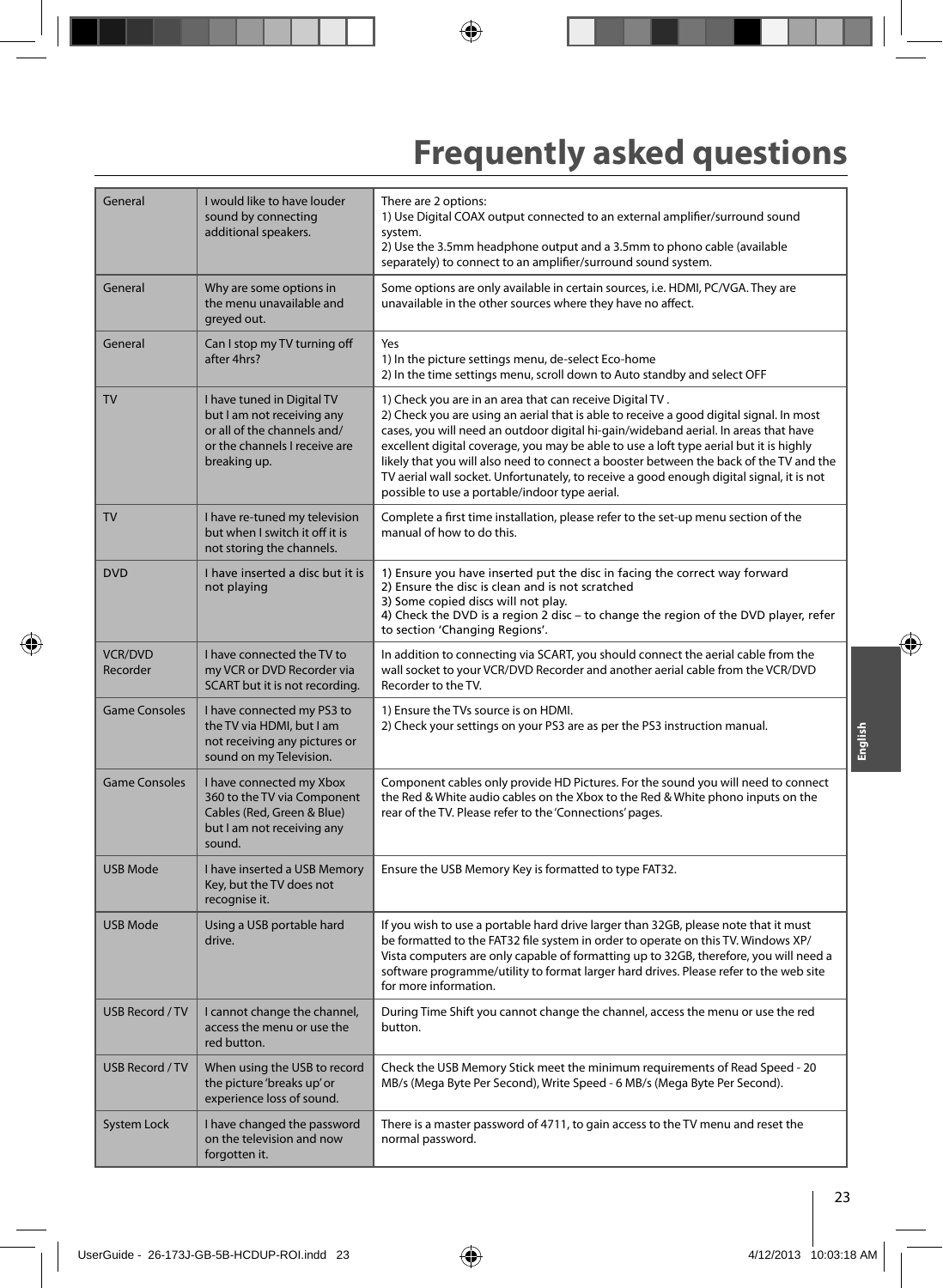# **Technical specification**

| <b>Model</b>                            | 26/173J-GB-5B-HCDUP-ROI                                                                               |
|-----------------------------------------|-------------------------------------------------------------------------------------------------------|
| Screen size (diagonal)                  | 26"/66cm                                                                                              |
| <b>Resolution</b>                       | 1366 x 768                                                                                            |
| <b>RF</b>                               | 75 ohm- aerial/PAL-SECAM                                                                              |
| <b>Video Inputs</b>                     | 3 x HDMI, 1 x VGA/PC, 1 x SCART, 1 x USB, 1 x Composite/CVBS, 1 x Component/YPbPr                     |
| <b>Sound Inputs</b>                     | 1 x 3.5mm jack for PC audio input, 1 x pair RCA Audio input shared for Video<br>and YPbPr (component) |
| <b>Sound Outputs</b>                    | 1 x COAX – audio output, $1 \times$ output for headphones                                             |
| Sound power, watts                      | 2x9                                                                                                   |
| <b>Voltage and power</b><br>consumption | 110-240 V 50/60 Hz 32/75W (Ecohome/Max) (in standby mode less than 0,5 W)                             |
| Dimensions including<br>stand (mm)      | 649W x 447H x 180D                                                                                    |
| Net weight (Kgs)                        | 6.5                                                                                                   |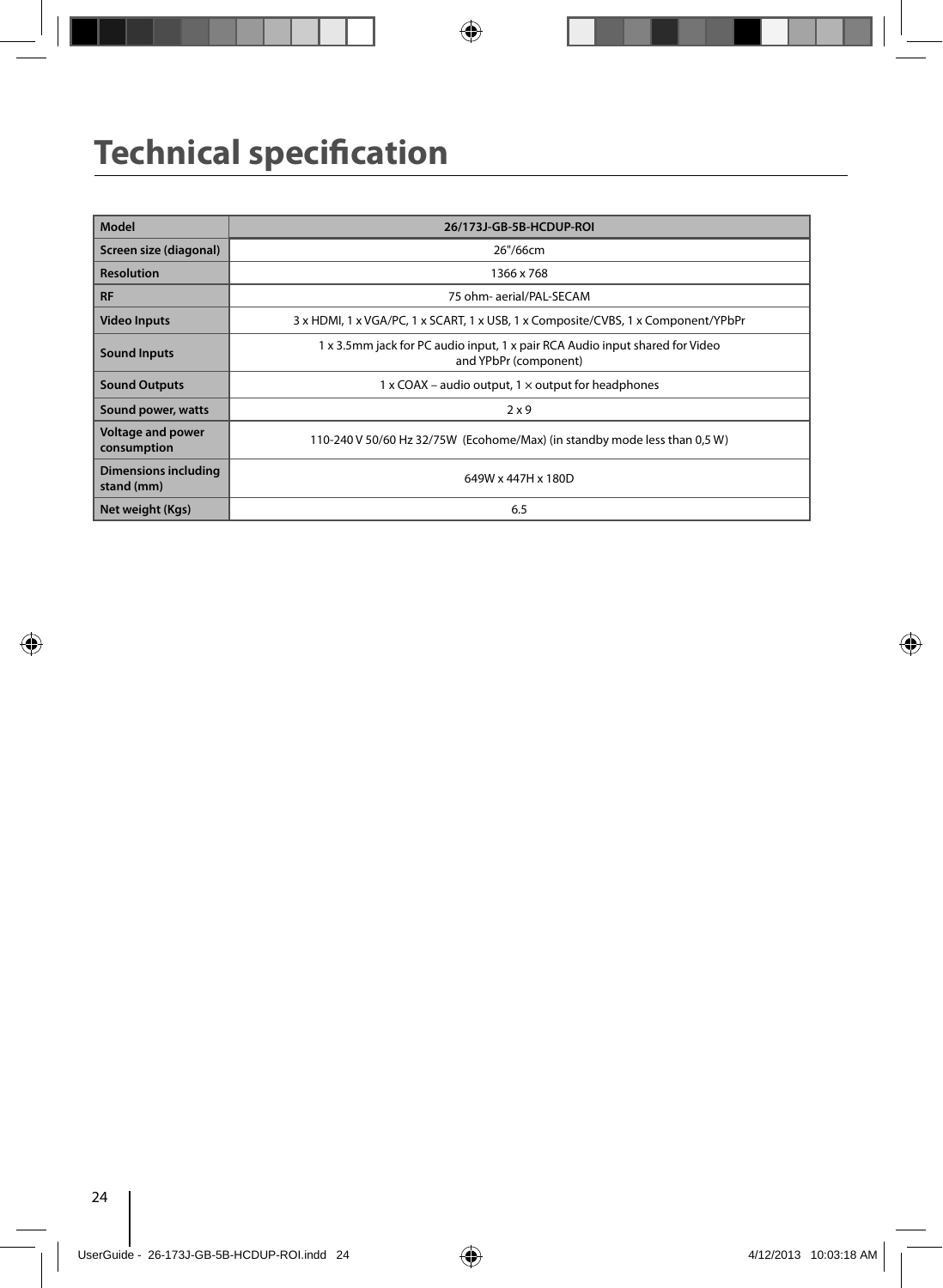# **Index**

| TV buttons & Source menu $\ldots \ldots \ldots \ldots \ldots \ldots \ldots \ldots \ldots 11$ |  |
|----------------------------------------------------------------------------------------------|--|
|                                                                                              |  |
|                                                                                              |  |
|                                                                                              |  |
|                                                                                              |  |
|                                                                                              |  |
|                                                                                              |  |
|                                                                                              |  |